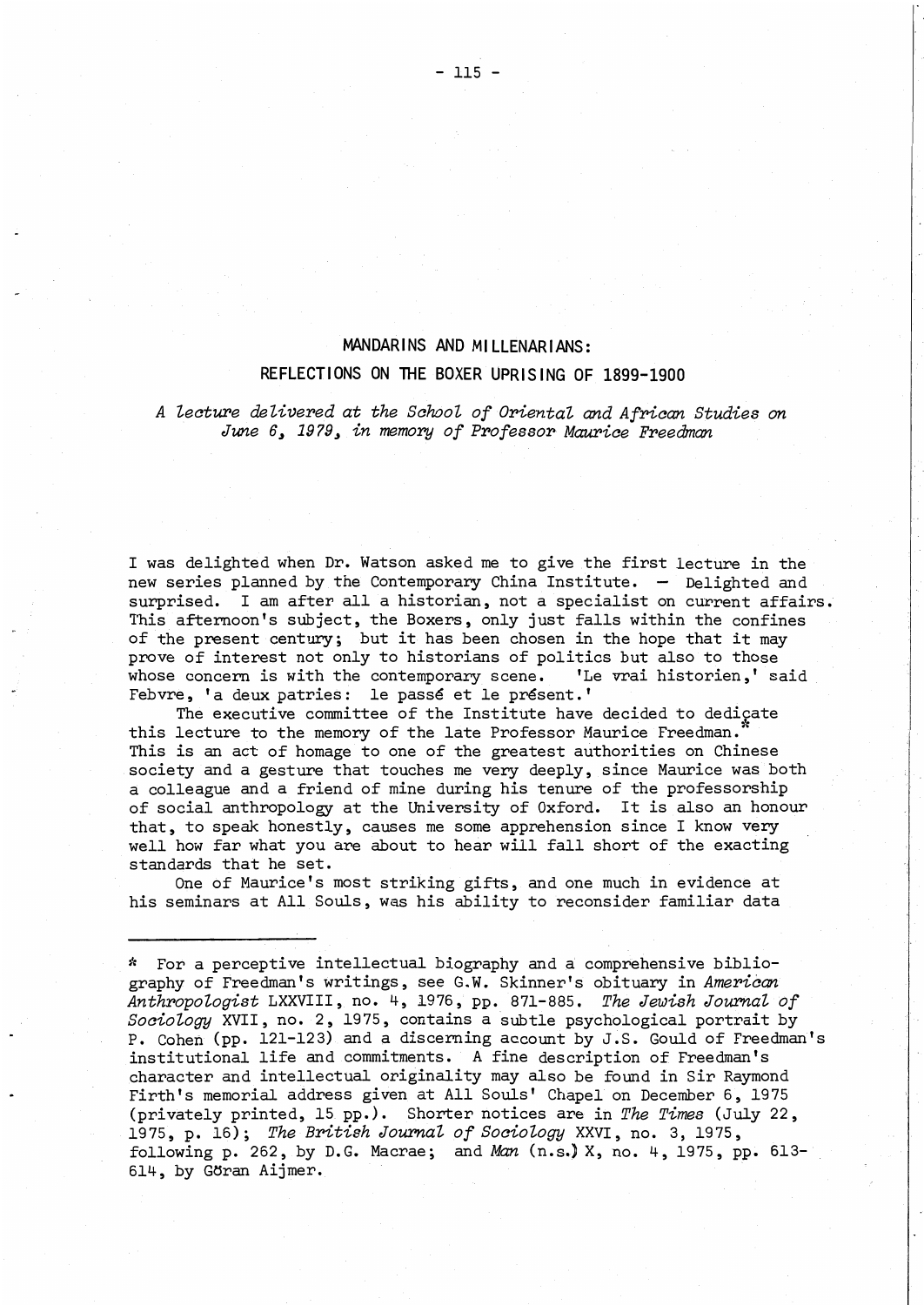and draw out of them new conclusions that seemed obvious enough once reached but which had somehow escaped the rest of us. It is in such a spirit of reconsideration that I would like to approach the Boxers, a hackneyed subject if ever there was one. In particular, I want to try to answer two simple but subversive questions, namely, why did they appear where they did and only there; and why were they able to grow and expand in a way not achieved by any other anti-Christian movement in China? In answering them, I hope to show that the rather general explanations for the Boxers given by most historians have to be supplemented by precise and particular considerations and, to some extent at least, replaced by them.

The Boxers of 1899 and 1900 had tenuous historical links with earlier movements bearing similar names as far back as the later eighteenth century.<sup>1</sup> The significance of these antecedents seems slight enough, however, to justify our concentrating entirely on the later 1890s for the purposes of the present discussion.

The Boxer movement of this period resulted from the convergence of two earlier and separate paramilitary forces. These were located in the two areas shown on the map as the 'Proto-Boxer Heartland' and the 'Great Sword Society, 1895-97'. These forces expanded, from different directions, into a region suffering from an unusual degree of economic dislocation, demoralization and, possibly, latent popular hysteria. This third region is approximately that shown in the map as the scene of Boxer activities from August 1899 up to and including February 1900.

The first of these two forces was composed of unofficial self-defence militia who were active in the lands that straddle the border between the provinces of Shantung and Chihli, and west of the city of Lin-ch' ing on the bend of the Grand Canal.<sup>2</sup> The area may be thought of as a triangle bounded by Kuang-p'ing, Nan-kung and Kuan-hsien.<sup>3</sup> Thirty years previously it had been the scene of an uprising by leaders of the Eight Trigram Sect, who had been loosely allied with the Nien rebels. The sectaries were notable for their magical warfare whereby scattered beans were said to become soldiers and stools to turn into horses, for a female military leader, for 'troops and generals from Heaven', and for the assertion of a new imperial authority from a palace set up in a village. 4 All but the last of these characteristics have obvious affinities with the later movement. As of 1898 these proto-Boxers (if I may so call them) regarded themselves as 'newly established', although they probably went back in some form at least to the middle of the nineteenth century.<sup>5</sup> Bodies that the Shanghai newspaper the *North-China Herald* called 'village leagues' were not uncommon in western Shantung' in the early 1890s for defence against robbers. 6

They were not, therefore, anti-Christian from the beginning. They became so because of conflicts with mission converts. The best-known of these quarrels occurred at Li-yuan-t'un in an isolated enclave of Kuanhsien that was in fact inside Chihli province,<sup>7</sup> where the Roman Catholics acquired and then pulled down a temple sacred to the Jade Emperor some time around 1887. In 1897 the villagers counter-attacked, led or assisted by a group called the Plum Blossom Fists. A second attack, launched in' the spring of 1898, was big enough to be described by the *North-China*  Herald as 'open rebellion'. It was suppressed by the troops of Governor Chang Ju-mei. 8

Popular hatred of the converts was sharpened in 1898 by the influx of anti-Christian broadsheets from Ts'ang-chou, further north up the Grand Canal. The proto-Boxers encountered this propaganda at the markets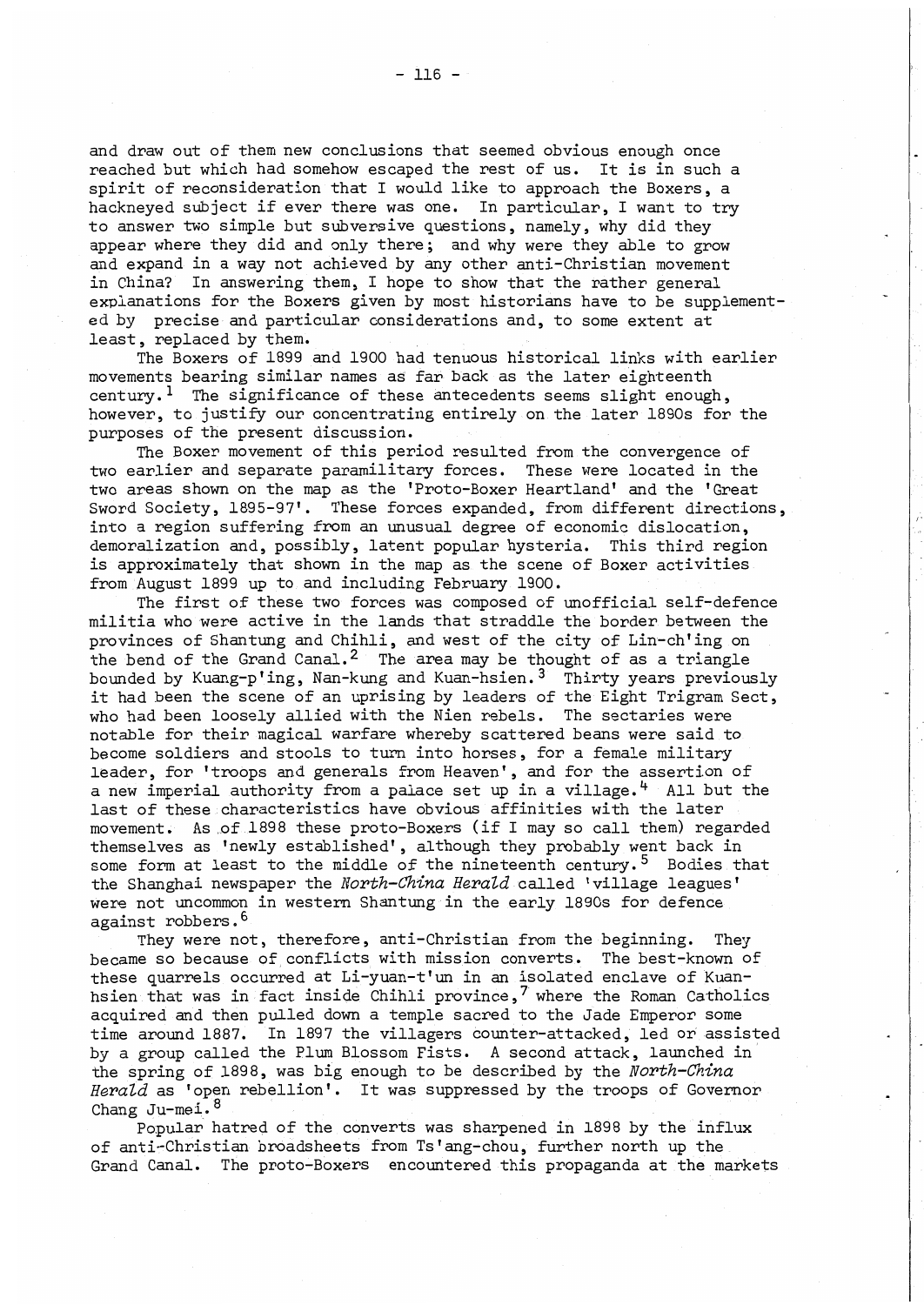where they gave displays of their martial arts.<sup>9</sup> Mendacious anti-foreign propaganda had of course a general circulation in the province. An example is the set of coloured prints, pasted up in places like inns, showing the war of 1894 not as a national humiliation but as a Chinese victory not just over Japan but all the other powers as well.  $^{10}$  Several Shantung officials wrote denunciations of the foreigners, including Governor Li Ping-heng and the magistrate of Hsia-chin county, which lies just east of Lin-ch'ing. <sup>11</sup>

Finally, some time early in 1899, the proto-Boxer movement advanced east and north out of its heartland, in the directions of En-hsien and Pao-ting respectively.<sup>12</sup>

The second force was the Great Sword Society. More precisely, it was that part of it that was active between Ts'ao-chou, Hsu-chou, and  $Chi$ -ning.<sup>13</sup> This area lies to the south of the proto-Boxer heartland, and is separated from it by the Yellow River. The Society first appeared in Ts' ao-chou in 1895, and much of its early appeal was to the better-off as a form of partly practical, partly magical self-defence against brigands, whose depredations had reached a climax in the preceding years. In 1896 and 1897 it led uprisings here that were ostensibly anti-Christian, although their motive may in part have been resistance to the increased tax on opium, which was grown widely in the region.<sup>14</sup> Their opposition to Christians was intermittent, and punctuated by periods of friendship. They made opportunistic use of popular dislike of Christian refusal to participate in the customary social rituals. They took advantage of the hostility among landlords aroused by the Church's protection of tenants who were converts. They capitalized on the help sometimes inadvertently given by missionaries to criminals, and on the claims made by some bandits and sectaries in southwestern Shantung to be Christians, in order to benefit from the Church's prestige. But they also plundered non~Christians, and flirted with the idea of rebellion. Anti-Christianity was not their only, or even essential, \ reason for existence.<sup>15</sup> It may also be of significance that the Great Sword Society rebels were organized in *t'uan* or 'militia-bands', each of a thousand men. <sup>16</sup> Claims of invulnerability to weapons, and the sponsoring of theatrical performances to attract new members were part of their stock-intrade. 17

In the next year, 1898, anti-Christian boxing societies began to be formed in this southern area. 18 Most observers identified them with the Great Sword Society.<sup>19</sup> The comment of the censor Huang Kuei at the end of 1899 is typical. 'Broadly speaking,' he wrote, 'the Sword Societies, the Boxing Associations, and the Militia are different aspects of the same phenomenon. When they break the law, they are bandits. When they behave themselves, they are ordinary commoners.  $^{120}$ 

Nonetheless, the identification was not complete. During 1899 the northernmost part of Kiangsu was filled with famine refugees, and the Great Sword Society vigorously recruited members there. Its objectives were at least as much self-defence as opposition to the foreigners; and it remained quiet here in 1900 at the time when the Boxers in Chihli were fighting the Powers and occupying the cities of Peking and Tientsin. 21

In the middle of 1899 there were anti-Christian outbreaks in Chi-ning and then Ts'ao-chou,<sup>22</sup> and some of the Society also began to move northwards. 23 In August the Boxer leader Ch'en Chao led a rising in the area that spans ChU-yeh, Chi~ning, and Wen-shang. Disturbances by so-called 'Sword bandits' occurred in the same month in Fei-ch'eng and P'ing-yin.<sup>24</sup>

The point at which the two original forces joined was probably the outbreak at En-hsien and P'ing-yuan in September and October led by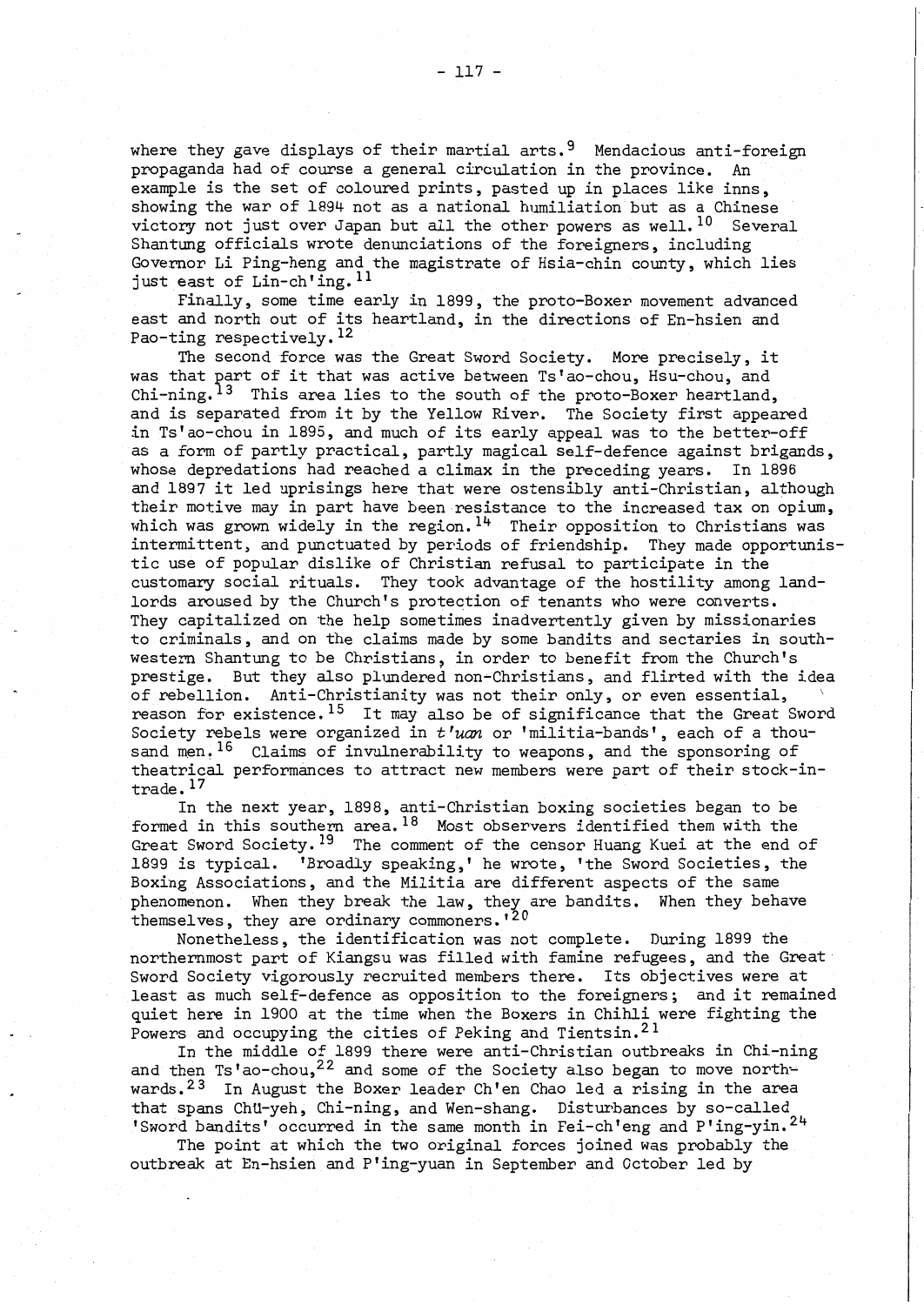25 Chu Hung-teng. Chu was a rich man either from Chih-p' ing or from Ch'ang-ch'ing, slightly to the east,  $2^6$  but there is some evidence that some of his forces came from the south, though his newest recruits were levied in Ch'ang-ch'ing. His training grounds certainly featured the trademark of the Society, a long sword hung up horizontally. But he had entered an area in which boxing societies had already been established, and it is a reasonable guess that these came from or were inspired by the proto-Boxer heartland to the west.<sup>27</sup>

The region where this suggested convergence took place had several distinguishing characteristics.

First, it was full of refugees made homeless by the repeated flooding of the Yellow River between 1892 and 1898.<sup>28</sup> The areas affected by floods are shown on the map. Of course, to some extent seasonal migrations from the flooded river plain were institutionalized. The *North-China Herald* observed that 'the stronger members of the **family ...** will deliberately set off for a winter's campaign of respectable beggary **•••** conducting themselves in an orderly manner.<sup>129</sup> There were also large numbers of refugees in substantially missionized areas such as Tsou-p'ing<sup>30</sup> that were virtually untouched by Boxerism. For both of these reasons, the contribution made by refugees to anti-Christian violence should not be overestimated.

Second, the increasing transfer of the yearly shipments of tax rice that was sent from the Yangtze valley to Peking away from the Grand Canal and on to sea-going steamships had led to unemployment among Canal boatmen and service-workers. 31 Private shipments of private goods tended to avoid the Canal because of the heavy transit dues.  $32$  At the northern terminus of the Canal, the water and road links between T'ung-chou and Peking had been superseded by a railway in 1897, a development that had destroyed T'ung-chou's traditional transport industries. 33 Over the winter of 1899 to 1900 the water in the Canal was too low to permit large boats to move, and the tax rice vessels were stranded in Shantung. 34

The Canal was the economic artery of the area in which the Boxers were first active. For example, the four hundred ships that carried the Shantung quota of tax grain customarily brought large quantities of illegal, dutyfree goods back on the return journey from Tientsin. These were sold at fairs at Te-chou and other cities around the end of the lunar year. 35 Economic decline also seems to have made parts of the Canal zone dangerous. Both Su-ch'ien in northern Kiangsu and Lin-ch'ing in western Shantung were famous for the sale of rifles and revolvers for personal protection. 36 (We may note in passing that military primitivism, sometimes ascribed to the Boxers, was usually a symbolic act on the part of anti-foreign officials rather than the result of popular taboos. 37)

Third, the area was full of declasse elements, marginal and violent men many of whom became Boxers. There were village bullies and thieves, 38 and probably professional gamblers, seeing that Lin-ch'ing was a centre of organized gambling. 39 Others were disbanded soldiers, for large numbers of demobilized troops had passed through Lin-ch'ing on their way back south after the Sino-Japanese war of 1894/5, many of them from western Shantung.<sup>40</sup> A few deserters may also have come from Yuan Shih-k'ai's forces when he marched briefly into Shantung in May 1899, enforcing an unpopular degree of discipline on his men. He took the route that the Boxers were to take, in reverse, to Tientsin six months later.<sup>41</sup> The two Boxer leaders in Tientsin, Ts' ao Fu-t' ien and Chang Te-ch 'eng, were, appropriately, an exsoldier turned bandit and an out-of-work Canal boatman, both of them from Ching-hai. 42

Fourth, the people of the area in which the Boxers were most active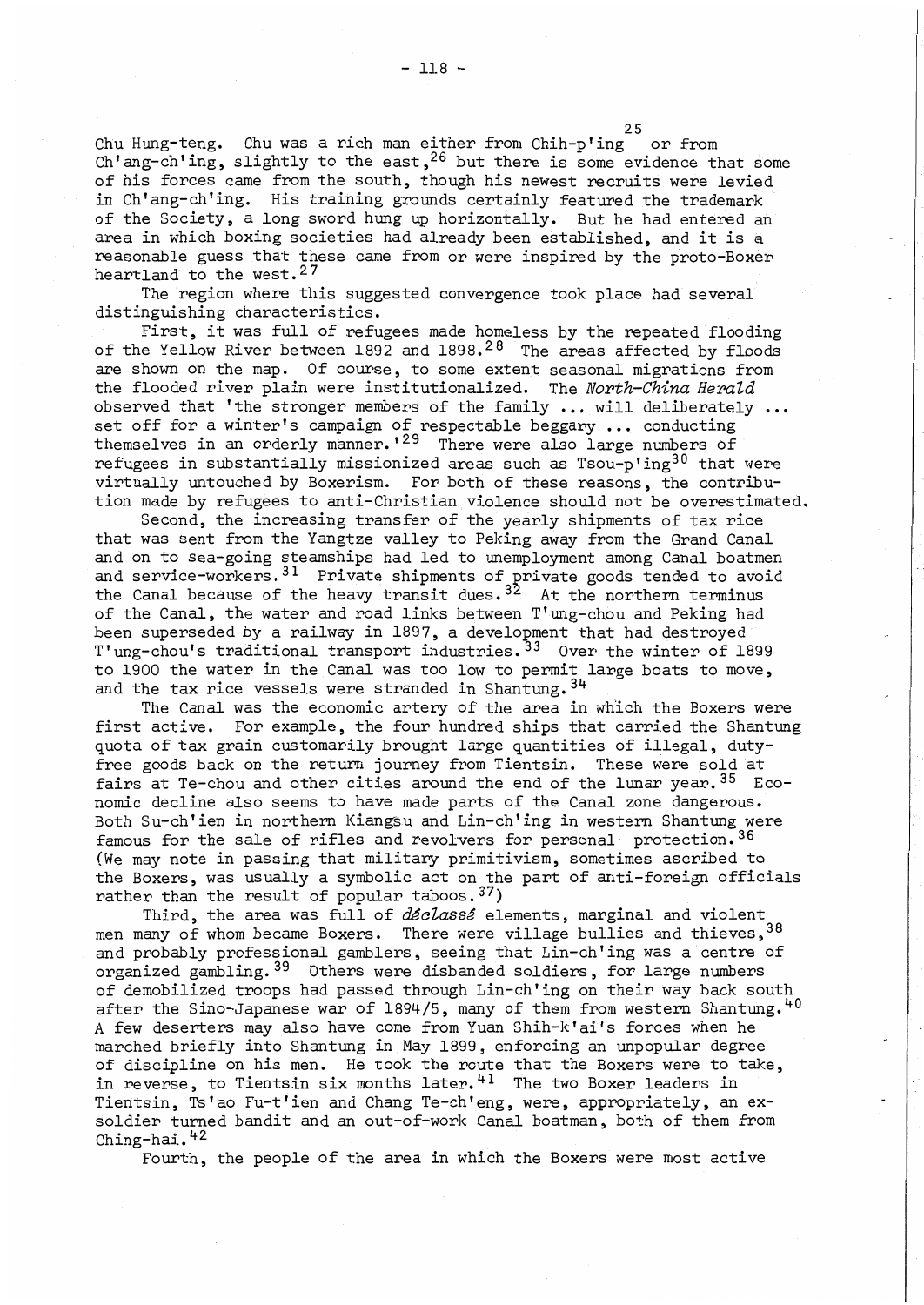in the later part of 1899 and early 1900 seem to have been unusually prone to mass hysteria.<sup>43</sup> An early illustration of this is the flood scare of 1872 in the localities south of Pao-ting. The Sheng-hsien sect proclaimed that 'on a certain date a flood of waters would devastate the country, and only the faithful few who prepared themselves for its coming by building boats could escape  $-$  like another Noah  $-$  from the ruin that would overtake the land.' And so, as the *North-China Herald* reported, 'boats were built in immense numbers .... [T]he fated day ... came and passed, to the confusion of those whose arks, ready provisioned for a voyage, stood unconcealed before their doors. Many broke up their boats at once, but every here and there in that district you will come across them half-decayed and used for all sorts of purposes.'<sup>44</sup> A later example is the kidnapping panic in the swnmer of 1897. This was a rehearsal in miniature for the anti-Christian pogrom two-and-a-half years later. It covered a region lying between Tientsin and T'ung-chou in Chihli and Ch'ing-chou and Wei-hsien in Shantung that was almost exactly that subsequently affected by the Boxers. In Tientsin, if not elsewhere, there was some rational basis for fearing the theft of children. In the swnmer, when the grain-ships passed through, boys and girls were stolen and smuggled south. Some of them were deliberately deformed, so that they could serve their owners as beggars. With apprehension of this sort in the background, rwnours began to circulate that the foreigners were sending out hypnotists who lured away children and cut out their vital organs; In view of the later use of hypnotism on teenagers by the Boxers,· this phobia may have been based on Chinese practices current in the area. County magistrates reacted by issuing proclamations, some of which the *North-China Herald* thought were 'phrased in such a way as to inflame the people to madness.' Popular frenzy led to false accusations, judicial murders, lynchings, and assaults on alleged kidnappers and on those simply thought to have connections with foreigners. It was over by early October, with the abruptness characteristic of Chinese panics.<sup>45</sup> From cases like these it might be surmised that the foreigners were apt to be incorporated, as new demonic agents, in the system of popular beliefs already existing in this area and characterized by fears of malevolent

magic and general destruction. The oddest twist to the theme of the invisible troublemaker came during the Boxer movement itself. The Governor-General of Chihli reported, preswnably following popular opinion, that Chinese Christians had put on red or yellow turbans and actually disguised themselves as Boxers. They had secretly buried explosive mines in Tientsin and its environs but there was, he said, 'no means of detecting who they were' .46

This spatial analysis of the Boxer movement clarifies to some extent why it occurred where it did, but difficult questions remain about its probable causes. Information is available on the approximate nwnbers and distribution of both Roman Catholic and Protestant Christian converts in Shantung in 1901,<sup>47</sup> and these are shown on the map. On the assumption that the situation was not drastically different from that obtaining in 1899, it is clear that neither the proto-Boxer heartland, not the area of the<br>Great Sword Society uprisings, was exceptionally heavily missionized. The Great Sword Society uprisings, was exceptionally heavily missionized. map is, however, misleading in that it does not adequately show the presence of the Catholic Christians whom we know to have been present in Ts'ao-chou, Shan-hsien, and Ch'eng-wu in the Shantung sector of the Great Sword Society region (or, of course, those in the northern Kiangsu sector).<sup>48</sup> Furthermore, both core areas were about 150 miles away from the nearest nonmissionary foreigners, those who lived in the ports of Tientsin and Tsingtao. Unlike the coastal districts, parts of which had suffered from the Sino-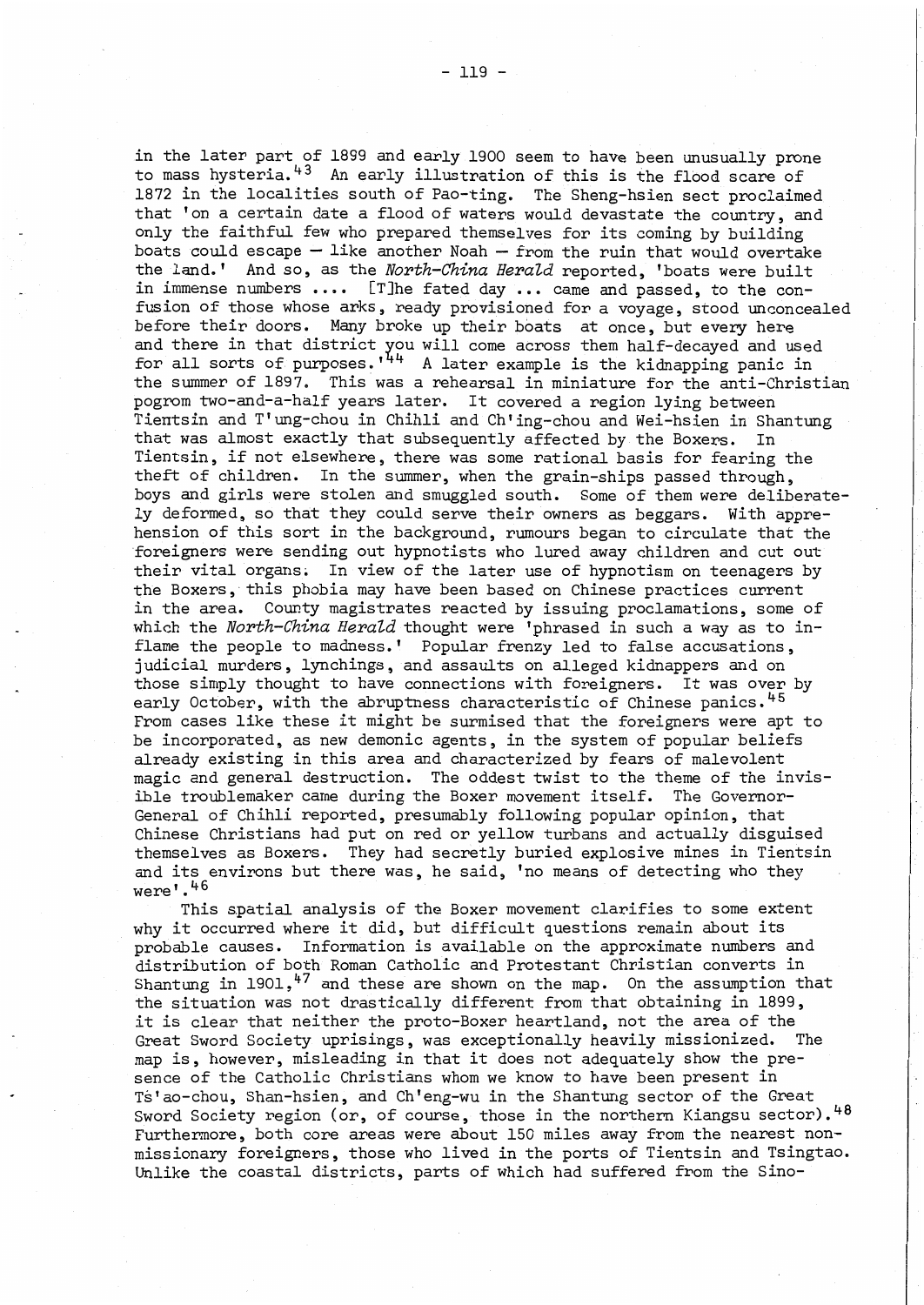Japanese war of 1894 and the German punitive expedition by ship to Jih-chao in 1899,<sup>49</sup> they had never been entered by foreign soldiers. The areas of foreign occupation in Shantung, and about half of the missionized areas, were untouched by Boxerism. The region of maximum Christian concentration, which was Ch'ing-chou, with more than 6,000 converts, was only moderately affected, and mostly in the flood-stricken areas to its north.<sup>50</sup> Comparable figures on the quantitative extent of missionary penetration in southern Chihli are not available. Kuang-p'ing and Ta-ming were only served by the Protestant South Chihli Mission, which does not suggest numerous converts.<sup>51</sup>

It therefore appears that the link between Boxerism and the religious and foreign irritant usually supposed to have caused it is nothing like as strong as it should be to serve as a convincing sufficient explanation. So far as it is possible to tell, the Boxer movement had no direct connection with the anti-Christian movement led by the gentry of I-chou in

the first half of 1899,<sup>52</sup> or with the anti-German outbreaks in this year along the southeastern coast of Shantung.<sup>53</sup> They were separated from it by the T'ai-shan massif.

If it is permissible to judge from the statistics collected by Cochrane for 1912, Shantung was less heavily missionized than Chihli, having at this later date about 10 missionaries per million population as against 25 per million for the latter province. Converts numbered about 0.6 per cent in Shantung and about 2.0 per cent in Chihli.<sup>54</sup> The 1901 figures were much lower. The 62,000 converts in Shantung in this year were perhaps 0.2 per cent of the province's total population. How did such a small stimulus produce such a violent reaction in the zone linking the proto-Boxer heartland and the Great Sword Society area? And why was there no comparable reaction in more heavily missionized places such as Tsou-p'ing, Wu-ting, 55 and Chefoo? The most plausible answer is that only in western Shantung, especially northwestern Shantung, and the adjacent part of Chihli, was there a convergence of all the factors making for social instability that have so far been mentioned. This having been said, it is necessary to dispose of three alternative but unsatisfactory hypotheses.

First, it is tempting to suppose that Boxer claims of invulnerability to foreign weapons, and the belief in the demonic nature of foreigners and Christians, would have gained credence most easily where people had only a slight knowledge of what foreigners and Christians were really like. 56 This hypothesis is put out of court by the enthusiasm with which the Boxer ideology was greeted in the treaty port of Tientsin when it arrived there.<sup>57</sup>

Second, it might be supposed that there was some pre-existing, underlying pattern of differential propensities to hostility towards foreigners. The Wei-hsien correspondent of the *HepaZd* observed in 1895 that 'the attitude of the people differs greatly throughout the province'.<sup>58</sup> Certain areas in western Shantung were notoriously nasty for missionaries, Yen-chou for example.<sup>59</sup> But this approach does not help us to understand 1899 and 1900. Some places where the Boxers were active had periods of good relationships between converts and non-Christians, Lin-ch'ing and Chi-nan for instance. 60 Some places where there was anti-Christian trouble earlier in the 1890s were untouched by Boxerism. An example is Wei-hai-wei.<sup>61</sup>

Third, it might be conjectured that it was the novelty of the missionary presence, rather than its weight, that was provocative.<sup>62</sup> The general movement of missionary work in Shantung and northern Kiangsu seems to have been from east to west.<sup>63</sup> Thus the first missions only reached Hsu-chou in  $1897,64$  at a time when the missionary college in Teng-chou was almost thirty years old. 65 The rate of expansion of Catholicism in south Shantung was also at its highest in the decade of the 1890s in the year between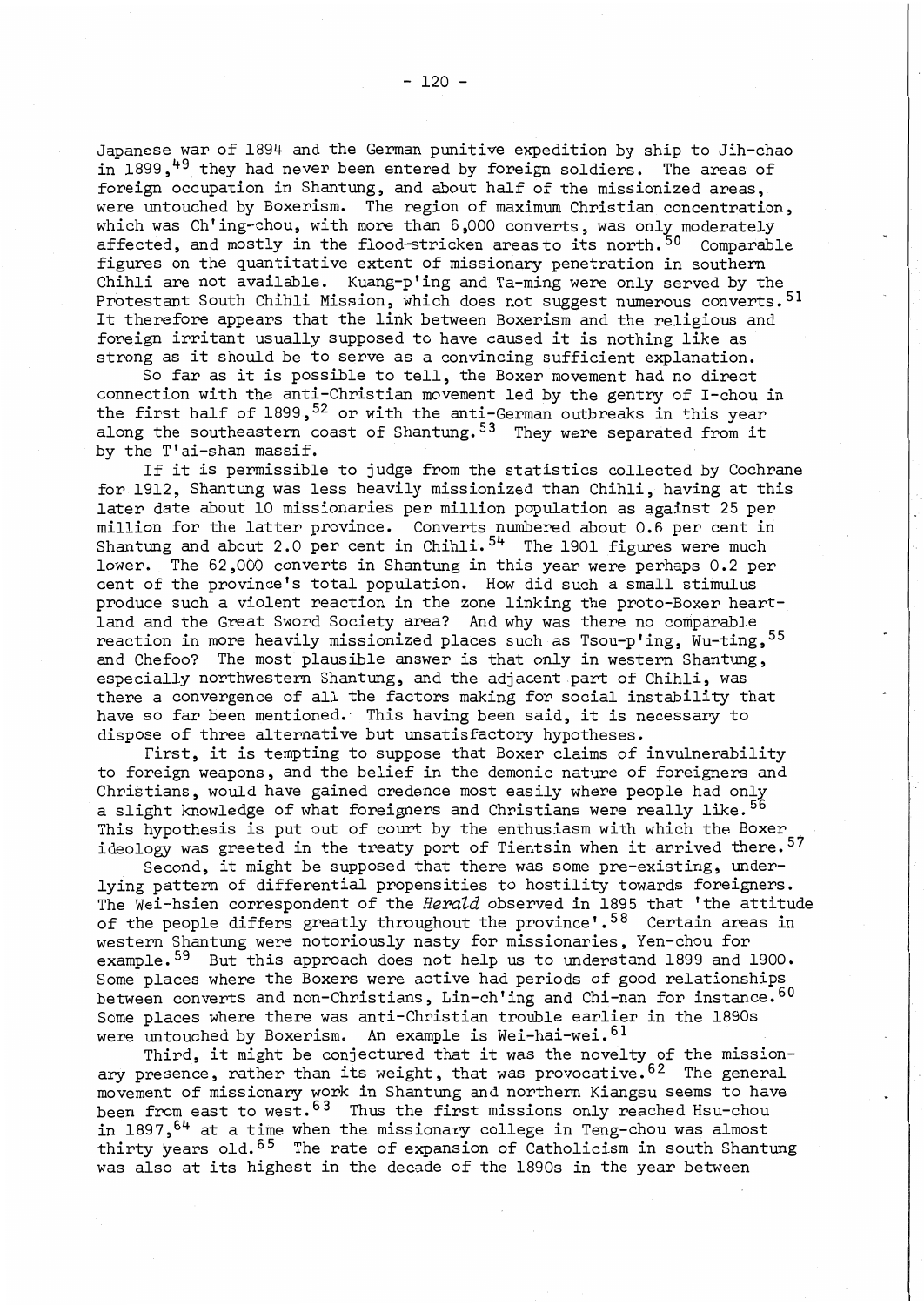1898 and 1899: about 40 per cent per annum for baptised Christians and 36 per cent for catechumens.  $66$  The assumption that, after an initial period of confrontation, converts and non-Christians settled into a more-or-less stable symbiosis seems to be refuted, however, by the case of the longestablished American station at En-hsien, an early focus of Boxer activity.67

Thus far we have been looking at the Boxer movement from the outside. What did it look like from the inside?

In the first place, it was an anti-Christian pogrom. It sought the physical elimination of scapegoats who were regarded as the source of illfortune. In this respect it had something in common with late mediaeval millenarian movements. As Professor Cohn has shown, these flourished not so much among peasants and artisans as among what he calls 'an unorganized, atomized population ... on the margin of society ... people who were not simply poor but who could find no assured or recognized place in society at all.<sup>168</sup> Outbreaks typically took place against a background of natural disaster. The more extreme ideologies prescribed the killing of the ungodly as the believer's duty.  $69$  The kinship of Boxerism with such movements is evident from a poster put up in Peking: 70

The supernaturally assisted Boxers **•••** have only arisen because devils have plagued the North China plain. They have urged people to believe in Christianity, which is to usurp Heaven. They do not respect the Gods or Buddhas, and are forgetful of their ancestors. These men have no principles in their human relationships. Few of the women are chaste. These demons are not the children of human beings. If you don't believe what we say, look at them carefully: the devils' eyes all emit blue light. The rain does not fall. The ground has dried up. All this has happened because the Christian churches have put a stop to [the workings of] Heaven. The Gods are angry and the Immortals vexed .... If you want to drive away the devils, it will not take much effort. Pull up the railway lines! Cut the telegraph wires! Smash the great steamships! **•••** Once all the devils have been Slaughtered, the great Ch'ing dynasty will enjoy a peaceful ascendancy.

Other posters declared that the Christians had offended the Jade Emperor and so brought about epidemics, drought, and poor harvests.<sup>71</sup> One or two spoke of an imminent day of disaster on which only the good would be spared, and of a coming 'year of destruction'.<sup>72</sup> This sort of prophecy had been characteristic of the White Lotus sectaries a century earlier.<sup>73</sup> Once again we find the Christians and foreigners being worked into a preexisting framework of ideas.

There was a morbid fear of spies,  $74$  imagined undercover agents analogous to the imagined hypnotists of three years earlier. Anyone who wore unpadded clothing, studied foreign books, or simply seemed suspicious was likely to be declared a spy and butchered. 75 The search for spies was a common pretext for robbery.<sup>76</sup> The detection and killing of Christians and alleged Christians was almost as capricious. Some of the Boxer masters claimed to be able to see a cross on the forehead of converts that was invisible to ordinary eyes.<sup>77</sup> So many were killed in Tientsin that the Grand Canal is said to have changed colour,  $78$  and many of those put to death were indisputably not Christians.<sup>79</sup>

Rumours of the poisoning of wells by Christians were widespread;  $80$ and the popular sense of insecurity was heightened by such Boxer tricks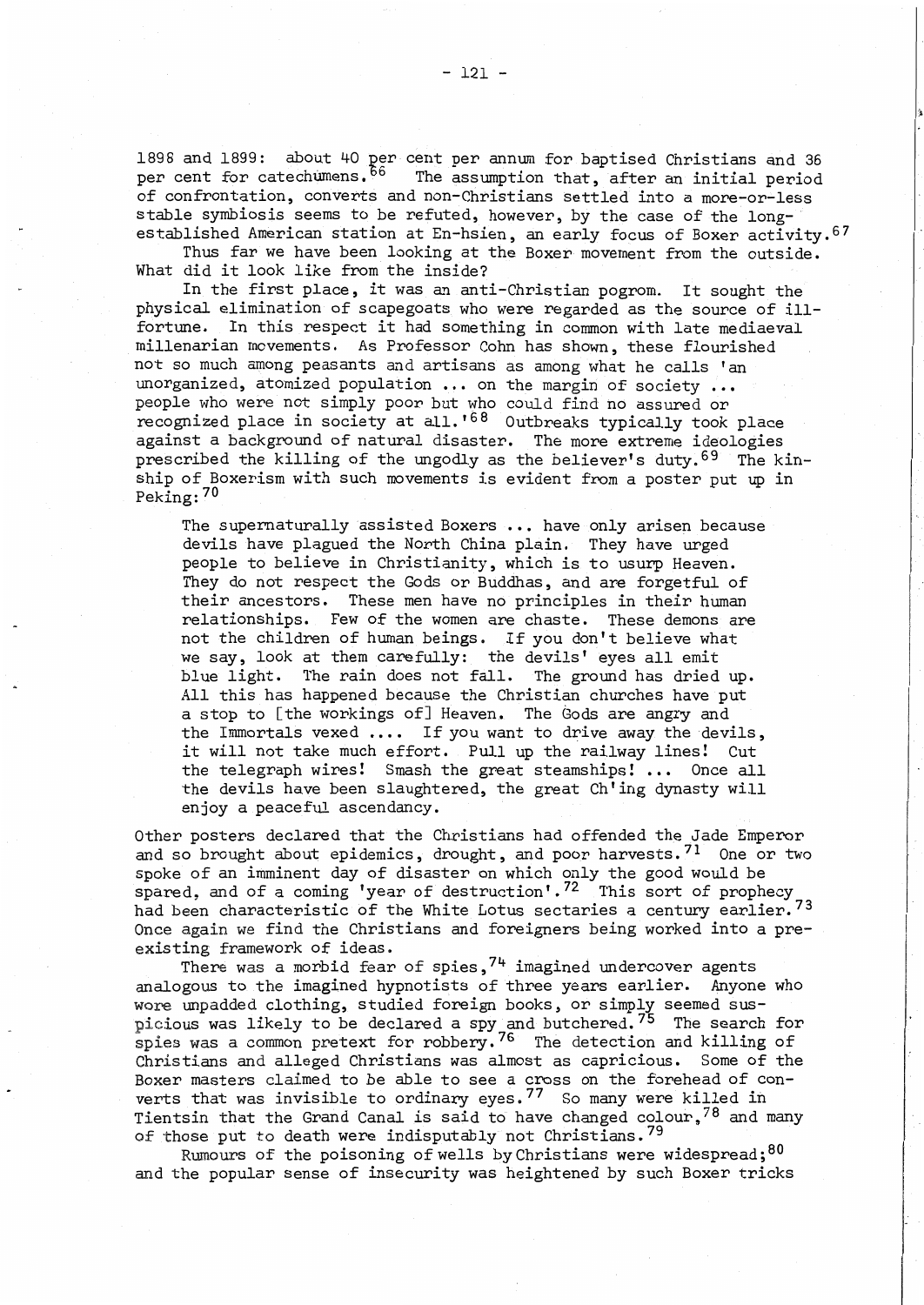as the stage-managed discovery of iron objects alleged to be land-mines and bombs that would otherwise have blown the city of Tientsin to smithereens.  $81$  These fears were offset by belief in an instantaneous, virtually magical, regeneration and prosperity if the devils were done away with and Boxer rituals followed. 'Once the foreigners are swept away,' said a popular slogan, 'the rain will fall of its own accord and the disasters disappear.' 82 According to the anonymous work *A Month in Tientsin:* 'The foolish people told each other that •.• in the [Boxers' ] militia they cooked their rice in a copper cauldron holding about two ' pints, from which thousands and tens of thousands of people were served pints, from which thousands and tens of thousands of people were served<br>without it ever becoming empty.<sup>183</sup> Liu Meng-yang's account of Tientsin under Boxer rule describes how believers were told to extinguish their fires, seal their chimneys with red paper, and offer five loaves of steamed bread at midnight, together with a bowl of cold water and a hundred copper cash.\* Thereafter, it was asserted, 'the steamed bread and cold water could be eaten and drunk without their ever being exhausted, and the more cash was spent, the more there would be.<sup>184</sup>

The ease with which the ordinary people believed even the most exaggerated Boxer claims is as surprising as the speed with which this credulity vanished. Here is how Wu Yung, the anti-Boxer magistrate 6f Huai-lai in Chihli, described the initial welcome given to them: <sup>85</sup>

The masses believed that the Heavenly Gods had come down to earth. The supernatural techniques of the Boxers were taught everywhere .... It was said that they could swallow swords, spit fire, call down winds, and command the rains. They were just like characters from the novel *The Enfeoffment of the Gods.*  Women and children in all the villages chattered away, hoping to see them soon •..• There was a very warm sentiment in favour of driving the foreigners out .... For this reason, educated scholars and gentry in the county also spoke of their doings with delight.

By June, 1900, Boxer practices were all the rage in Peking. According to Ch'ai 0: 86

Training-grounds were set up everywhere. One saw them whereever one turned one's eyes. Previously there had only been one altar to each street ... but now there were three or four ... or even five or six. Altars were first set up by the followers of the bandits. Later on, wealthy folk did the same. From princes and nobles at the top to singers and actors and yamen lictors at the bottom, almost everyone was enrolled in a militia band.

As is well known, the Boxers claimed invulnerability to bullets and swords, the ability to fly, become invisible, multiply their bodies, and kill at a distance as well as the powers of healing and bringing the dead back to life. Within a few months, their failure to substantiate these assertions provoked popular anger. According to *A Month in Tientsin: 87* 

The term 'cash' is conventionally used in Western writings on China to designate the lowest denomination of traditional copper coin, and is a Pidgin English word derived from the Sanskrit *karsha* 'copper'.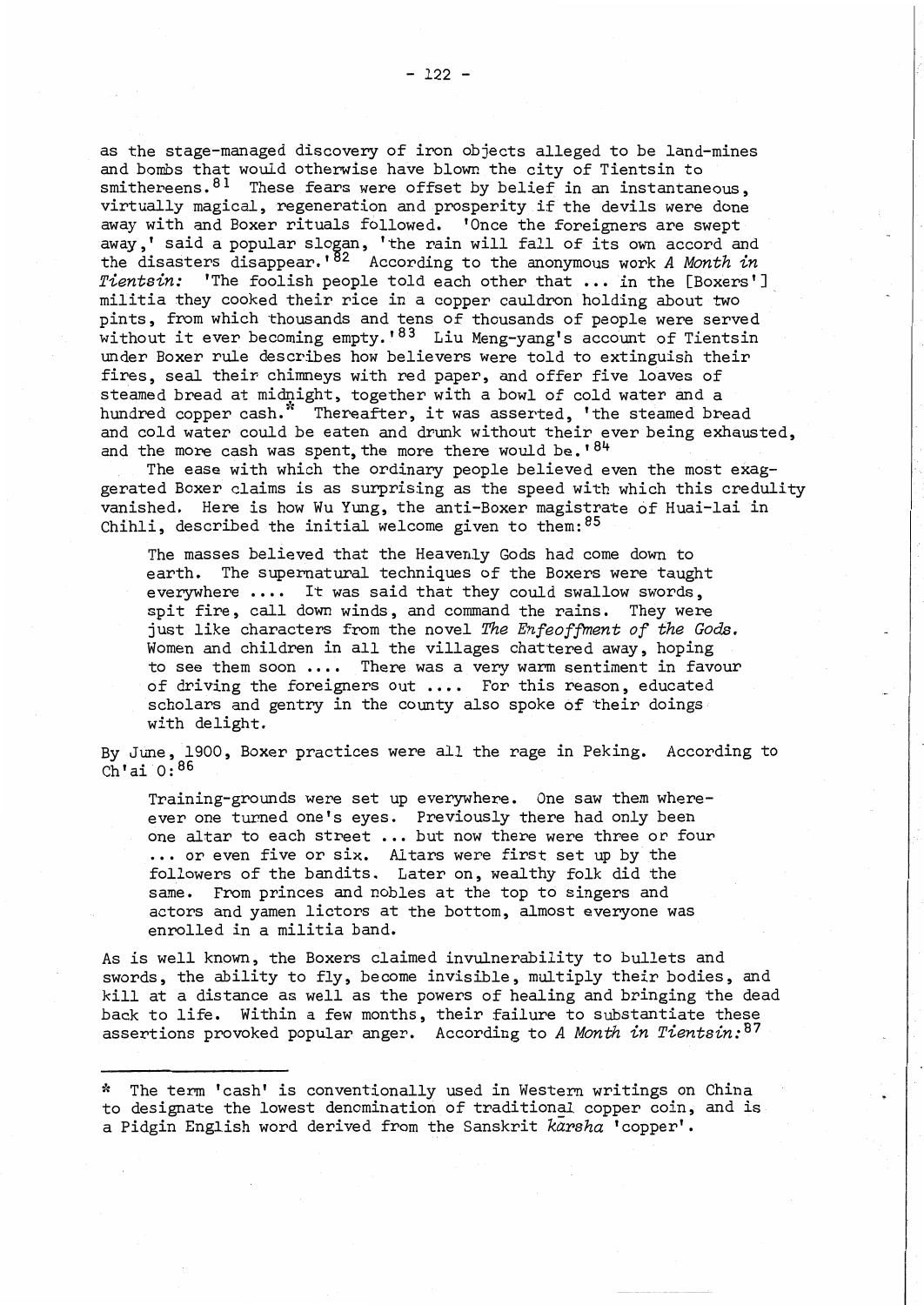If there were dead and wounded in the Boxer militias, the Masters would not permit people to weep for them, nor to burn paper money ... "So-and-so has become a spirit," they would say. "What is the use of weeping?" At first, people obediently did as they were told, but, as the deaths and injuries increased, many disobeyed and cursed the Masters for their lack of magic, which had merely destroyed men's lives.

When the sceptical asked how it was that so many supposedly invulnerable Boxers had been killed by gunfire, the leaders sometimes replied that 'these were persons who were greedy for wealth, and for this reason the gods did not descend to take possession of them.' This brought the retort: 'If those who desire money are vulnerable to firearms, why aren't the Masters and Chief Disciples dead, since they have pillaged more than anyone else?'<sup>88</sup> Disbelief in Boxer magic led to desertions, a crime for which the punishment was the cutting off of the culprit's ears, the burning of his home, and sometimes death. 89 Dislike of Boxer looting caused fighting between Boxers and genuine village militia forces, and the formation of anti-Boxer trainbands.  $90$  Overall there was a curious combination of simple-minded gullibility followed by a swift reassertion of common sense.<sup>91</sup>

Previous writers have mentioned the prevalence of teenagers among the Boxer forces.  $92$  Even so, they have underestimated the extent to which the movement was a children's crusade, in which the young were manipulated by their elders. 93 According to *A Month in Tientsin:* <sup>94</sup>

There were numerous boys in the militia, some of them only eight or nine years of age, who held swords and went to battle. They themselves declared that after they had practised the magic they were no longer the masters of their own bodies, but felt only the urgency of the [divine] inspiration, and so rushed forward ••.. When the militia fought the foreigners, most of those who were wounded and killed were these boys.

The basis of the Boxer technique may have been hypnosis, possibly induced by eating a small amount of mercuric sulphide, since they were described as having 'staring red eyes and foaming mouths' .95 The hypnotic aspect is evident from a passage in a work called A *Miscellaneous Record of the Boxers:* 96

The teacher first draws a circle on the ground. He orders those who wish to receive instruction to step inside it .... They stand with their eyes closed, and the Teacher murmurs spells into their ears .... Before long some fall prostrate on the ground. These he teaches. Those who do not so fall are regarded as unteachable **••••** When they practise boxing **•••**  the instructor holds a boy's right ear with his hand and makes the boy himself recite the spell three times **•••.** When the spell is completed, the boy lies supine on the ground, almost lifeless. He is then slowly urged to rise and dance about .... Pairs of such boys will fight together as if facing a mighty enemy. In truth, they are like people drunk, or in a dream. After a time, the Teacher will slap the boy in the middle of the back and •.• he will wake up, and stand there like a wooden chicken, having entirely forgotten the art of boxing.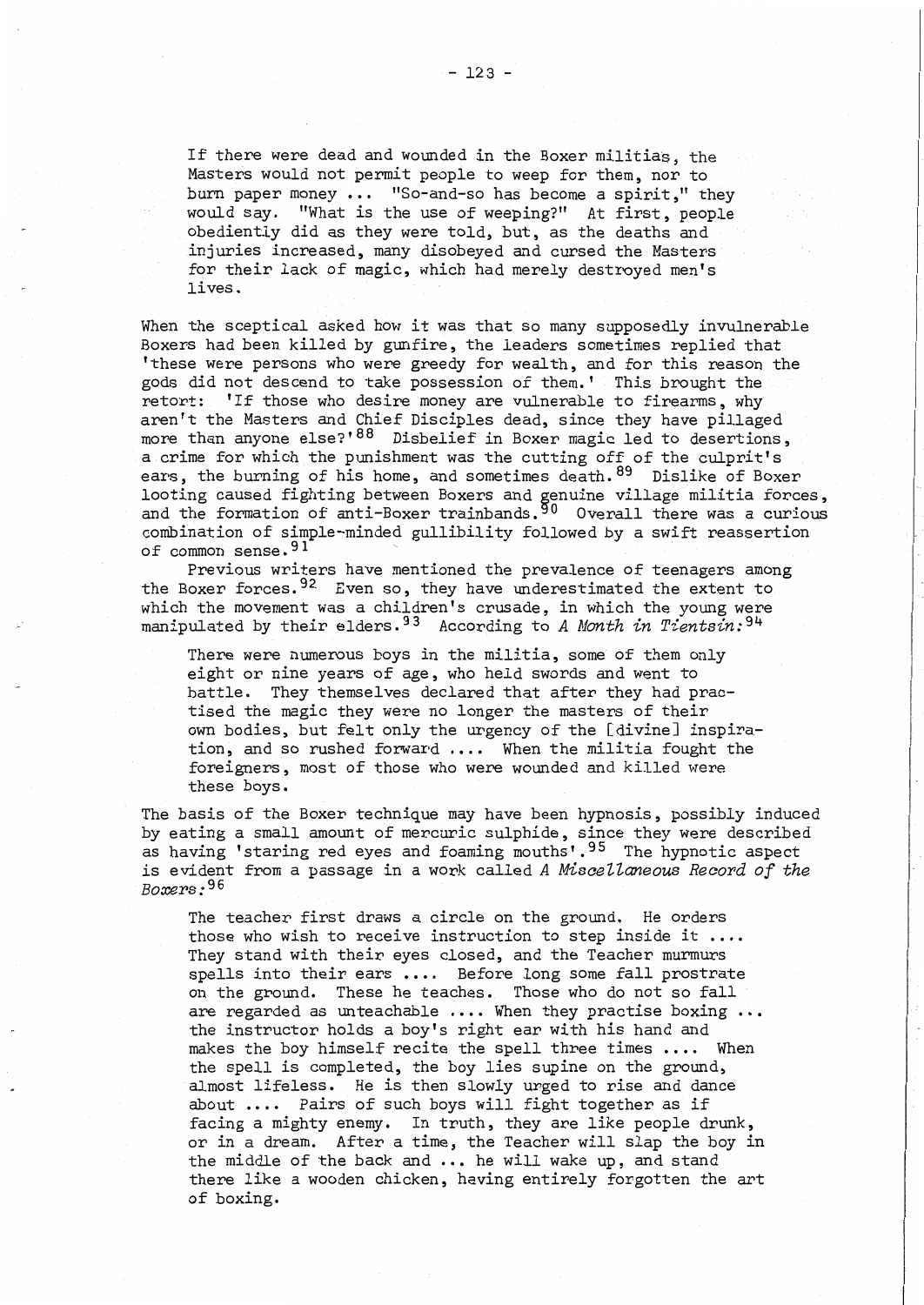were reputed to travel through the air by waving fans or riding on copper bowls full of water. Their speciality was leaving their homes at night to burn the houses in the foreigners' own countries, and they defied parents who tried to remonstrate with them. 98

Many Boxer operations were political theatre. A number of the gods whom they worshipped, or by whom they claimed to be possessed, were heroes from operas and novels. Their speech was often declaimed in operatic fashion. Their costumes were modelled on the military characters of the stage. 99 Carefully contrived happenings were performed by their leaders before the marvelling multitudes. Thus, after firewood and kerosene and accomplices had been hidden inside a church, the Boxer masters would arrive and ignite it from outside by seeming magic with a wave of the hand and the cry of 'Burn!'.  $^{100}$ 

The taboo placed on foreign articles extended even to names. Rickshaws, or 'Eastern Ocean Carriages' *(tung-yang ah'e),* had to be renamed 'Great Peace Carriages' to avoid the word *yang* meaning foreign, and to carry red labels to that effect. 101 New ideographs were created. The character for *yang* itself, which has a water radical on its left-hand side, was given a fire radical on its right to show that the foreigners were now between fire and water. 102 Only on the foreign rifle was the taboo, in practice, lifted. 103

The Boxers would have been no more than a local nuisance if they had not received a measure of official approval and sponsorship. Some wellinformed observers suspected that Li Ping-heng, who was Governor of Shantung between 1894 and 1898, and YU-hsien, who governed the province from 1898 to 1899, covertly played a part in actually creating the movement. 104 Since the Great Sword Society openly proclaimed that its authority came from YU-hsien, the most likely hypothesis is that late in 1898 he prompted the Society to pursue what was in a sense a moderate course: namely to harass and rob Chinese Christians, but not to kill them, so that they would break off relations with the Europeans. He probably thought that foreign governments would only intervene to protect Westerners. This was quite an astute conception, and might have had some success if the masses had not escaped from his control. 105

What is certain is that Boxer determination to kill or drive out the foreigners in China, and to eliminate the foreign religion, touched a chord of sympathy in a number of ultra-conservative officials. 106 Most of them were members of the nobility, the Grand Secretariat, and the Han-lin Academy, men with little exposure to the responsibilities of regional administration. 107 They were allured by the vision of taking advantage of this upsurge of popular enthusiasm, of manipulating it, and<br>of ridding China of treaty ports. foreign trade, and Christianity. They of ridding China of treaty ports, foreign trade, and Christianity. dreamed of returning international relations to the golden age of the Ch'ien-lung reign. The conflict between this vision and the more reliable assessment of the Boxers provided by other officials, namely that they were impossible to depend upon, heterodox, and basically rebellious, 108 remained unresolved for many months, and this led to a period of indecisive policy at the top.  $109$  The limp formula adopted by the Empress Dowager during the spring of 1900 was that the authorities should only suppress the bad elements among the Boxers who behaved like bandits. Membership of a boxing society was in itself acceptable, even praiseworthy. 110 This irresolute attitude allowed the movement to grow in the metropolitan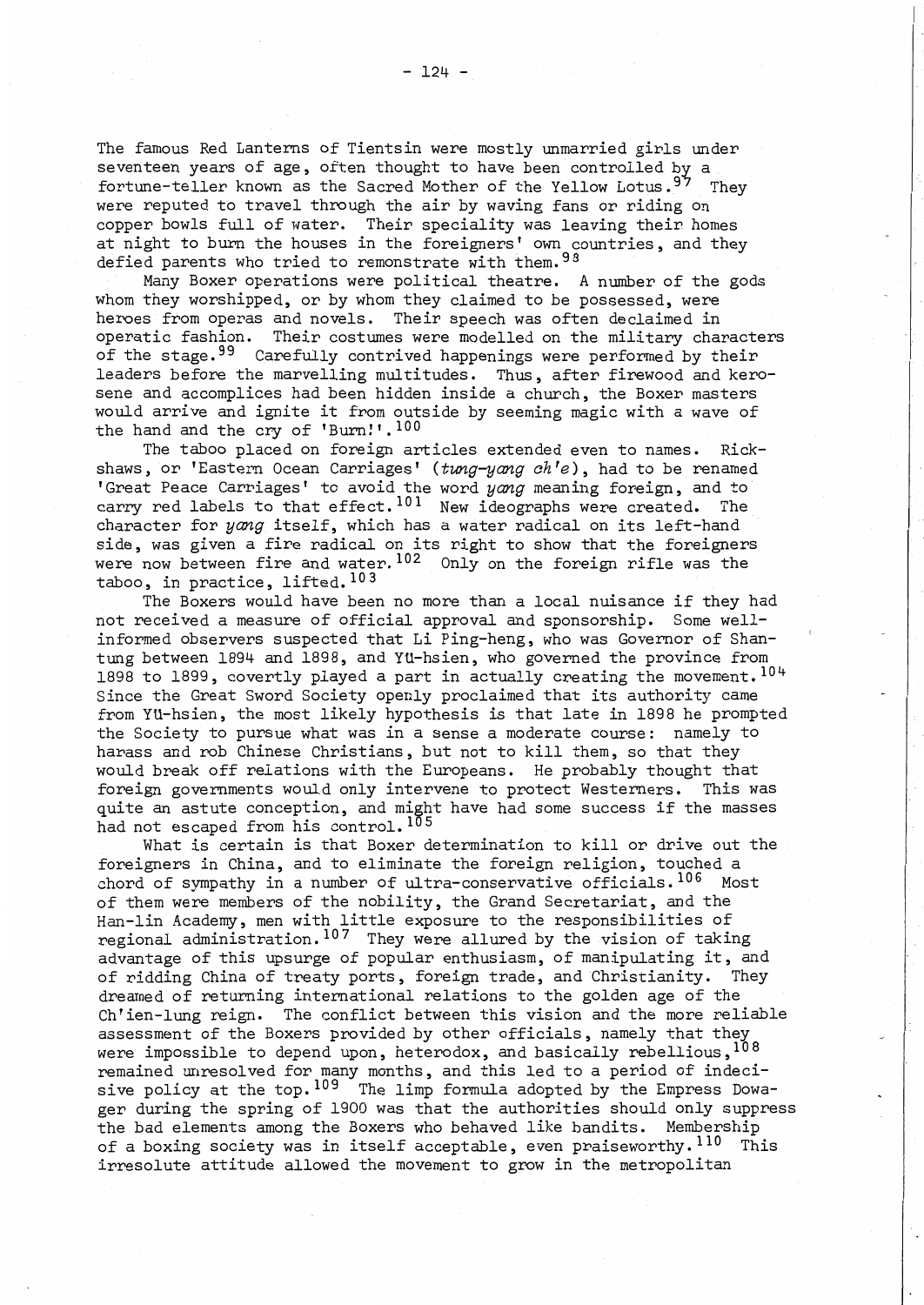province of Chihli, to occupy Peking, and in the end to become so dangerous that direct repression would have been hazardous. <sup>111</sup> The crucial difficulty was that not only notables, like Prince Tsai-lien who had been told to put down the Boxers, but many of the capital's constabulary and regular troops soon became sympathetic to the Boxers. 112 As Sheng Hsuan-huai said on June 5th, the loss of government control was the result 'of no decision being taken as to whether to exterminate them or to conciliate them.<sup>1113</sup>

The attacks made on the thinly-defended diplomatic legations in Peking<sup>114</sup> by the Boxers and by regular troops under General Tung Fu-hsiang obliged the six foreign powers with naval forces off the north China coast<sup>115</sup> to organize an expedition for their relief. This expedition captured the Ta-ku forts down-river from Tientsin on June 17th, and by so doing transformed the Chinese internal political situation. 116 China had been attacked, and was now at war. The ultra-conservatives soon had the better of the argument at Court, even if they did not win explicit imperial endorsement for all their views. Chinese Christians were designated 'religious bandits', potential allies of the invader who should either recant or be killed.  $^{117}$  Foreigners in China should be exterminated, including those in the legations.  $^{118}$  The Boxers were indispensable allies of the official army, representatives of the people's will who could form an invincible rampart against aggression. $^{119}$  Officials who advocated peace negotiations, and the protection of foreigners and Christians, were traitors. 120 Denunciations of military officers who had been trying to suppress the Boxers grew more vociferous.<sup>121</sup> As a result of this political shift at the centre, the controversy within the Chihli bureaucracy over the Boxers turned into a virtual civil war. Anti~Boxer officials were murdered legally by decrees, and illegally by Boxer assassins, either at their own whim or at the urging of pro-Boxer officials. <sup>122</sup> Regular troops from pro- and anti-Boxer factions fought with each other as well as with the foreigners. 123

Once the Court had given its backing to the Boxers in late June, and told governors and governors-general to levy and arm Boxer militias, <sup>124</sup> the authorities in Honan and Manchuria, who had hitherto been suppressing the movement,  $125$  observed a limited compliance.  $126$  A sceptical note can sometimes be detected beneath their dutiful expressions of enthusiasm. <sup>127</sup> Yuch'ang, the Governor of Honan, observed that 'those who only have the ability to be unscathed by sword-blades, and still find it hard to resist gunfire, do not have the pure art; and should be encouraged to train further.  $128$ From Kirin, General Ch'ang-shun confessed to being 'startled' at the Court's change of policy. He criticized the backing given to the Boxers by General Tseng-ch'i at Mukden as 'rash'.<sup>129</sup> He had taken a personal look at the art of a few of the boxing masters and it did 'not appear to be entirely supernatural'. He added tactfully that no doubt the real experts were still in Chihli and Shantung and too busy to come north.  $130$  Nonetheless, he and a colleague set up altars. 131 The only unqualified enthusiast for butchering foreigners and converts was Yu-hsien, new Governor of Shansi. 132

The other provincial authorities, in Shensi, Kansu, Shantung, Anhwei and all of the South, simply refused, with varying degrees of suavity, to sponsor Boxerism. 133 From the Yangtze valley Governors-general Liu K'un-i and Chang Chih-tung spoke to the Throne with severe realism: the Boxers were unreliable; the Powers could best be controlled by exploiting their mutual rivalries; China was ill-prepared to fight a war; external hostilities could easily create the conditions for an internal rebellion. 134 Taking advantage of a decree of June 21 telling each province to 'make its own plans' to block the foreigners,<sup>135</sup> they signed an independent agreement with the powers, providing protection for foreigners and Christians in the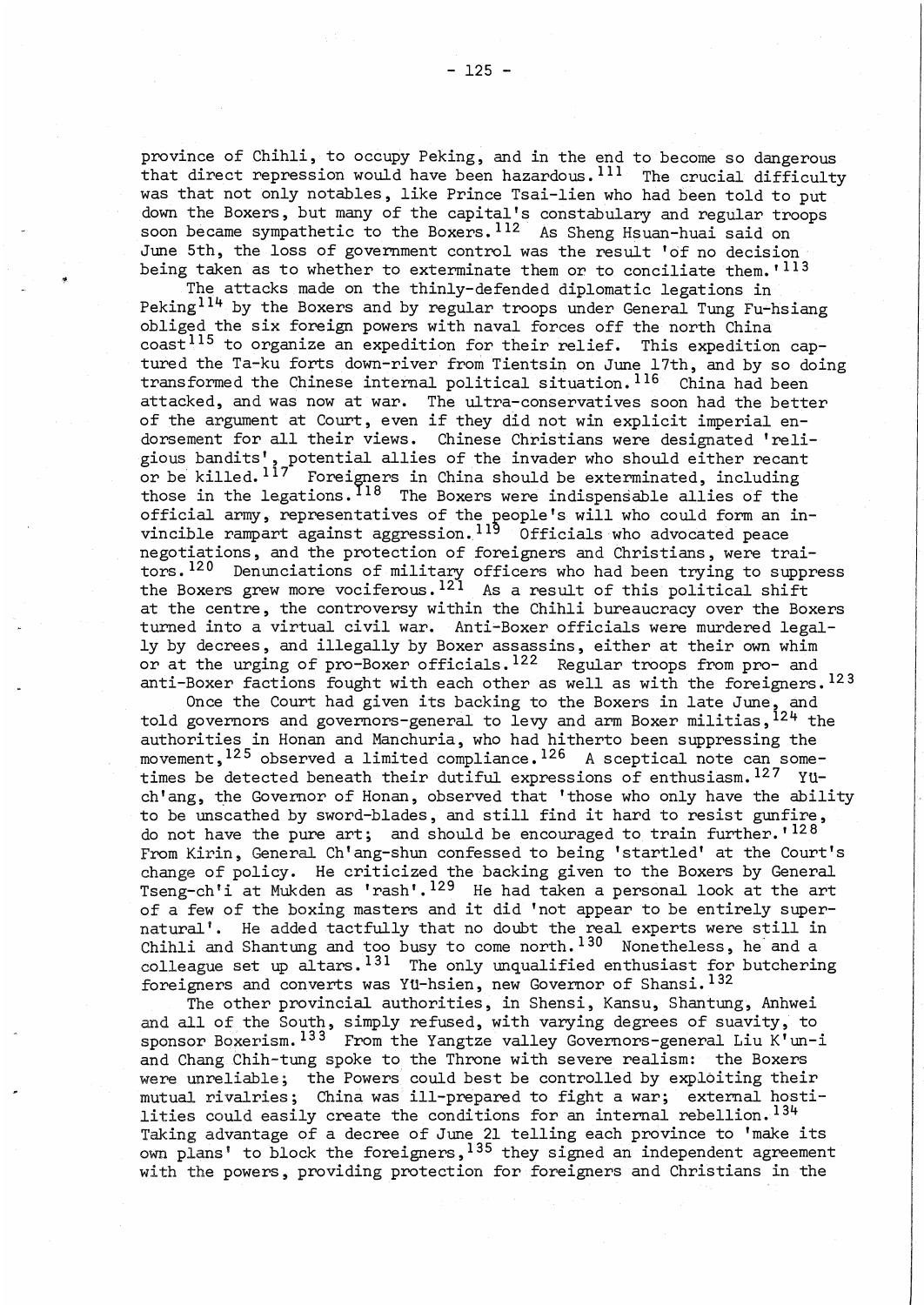areas under their jurisdiction in return for military non-intervention.  $136$ This bold disobedience presumably saved China from dismemberment.

Our next task is to try to understand the conservative radicalism that nearly brought China to this latter condition.

The ultra-conservatives believed that the will-power of the mobilized masses, under suitable control, and a heightened ideological consciousness could together overcome adverse objective circumstances. YU-hsien argued at Court that 'the position of our country is continually declining because the will of the people is not being developed. If we go on killing the boxing folk it is no different from cutting off our own wings, or opening the door and bowing politely to robbers.'<sup>137</sup> T'an Chi, Tutor to the Heir-Apparent, urged the moderates with whom he disagreed to 'think of China's overall situation, which relies wholly upon the resolution in men's minds. The spirit of righteous anger is sufficient to repress insults.'<sup>138</sup> 'The foreigners,' declared the Throne, 'depend on cruel strength. We depend on the people's minds.' With more than four hundred million people all willing to die, 'what difficulty can there be,' it asked, 'in extinguishing the blazing fire of their evil-doing?'<sup>139</sup>

There was the vision of a nation in arms, of 'the will of the masses' as a rampart.<sup>140</sup> 'The Righteous and Harmonious Militia who have helped in the fighting,' said one decree, 'have not cost the state one soldier, nor consumed one ration of food. Even young lads have grasped weapons to defend their homeland.<sup>'141</sup> In the eyes of such ardent pro-Boxer officials as Kang-i, Chao Shu-ch'iao, and Wang Hui-li the Boxers were 'knights of righteousness' who had 'the spirit of the knights-errant of  $old'.142$  The supernatural aspects were rationalized. Censor Lu Chia-mo averred that 'the mind is man's spiritual part. When spirits act through men, they affect them through the mind. The completely sincere can have a reciprocal influence [upon spirits].'<sup>143</sup> Prince Tuan was more pragmatic. When Li-shan objected that most of the Boxers' magic did not work, the prince retorted: 'It is only a matter of using their feelings. Why do you talk about their magic? $1^{144}$  The first attempt at mass mobilization in modern Chinese history was thus the work of reactionaries.

The logic of extremism envisaged a final solution to the problem of Christians and foreigners. Censor Hsu Tao-k'un argued that missionary activity was designed 'to lure away our people', and foreign trade 'to seize our wealth'. 'Inevitably,' he went on to say, 'they will coerce all the people of the Empire into being their soldiers.  $1^{14.5}$  Converts were therefore potential rebels. 146 Their efforts at self-defence against the Boxers and, in some cases, official troops, made it easy to brand them as 'religious bandits'.<sup>147</sup> This justified extermination, but the Censor Ch'en Pi objected that there were too many Chinese Christians 'for them all to be killed'. He proposed creating what he called Self-Renewal Offices where converts who trampled on the cross and denied their faith would be allowed to live. Only those who refused to recant would be put to death.  $148$  This idea was adopted in a decree of July 1st. How can it be, the Throne asked rhetorically, that all the converts 'are really enamoured of alien races, and take death upon themselves of their own accord? If they can change their faces and wash their hearts, there is no reason why they should not be released from the net.<sup>1149</sup>

P'u-liang, Vice-President of the Board of Finances, wanted to exterminate the foreigners in the treaty ports, for fear that they might stir up the converts and even march on the capital. 150 Grand Secretary Hsu T'ung and others called on the Throne to 'root out evil races' and 'alien breeds', in other words to order a massacre of Westerners and Japanese. 151 Two Han-lin compilers wanted to abolish international law, treaties, foreign trade, concession areas, loans, and indemnities, and to kill all barbarians in China, so that not a single one is left'.<sup>152</sup> Their proposals were often infused with a nostalgia for the technology of the past. They demanded the destruction of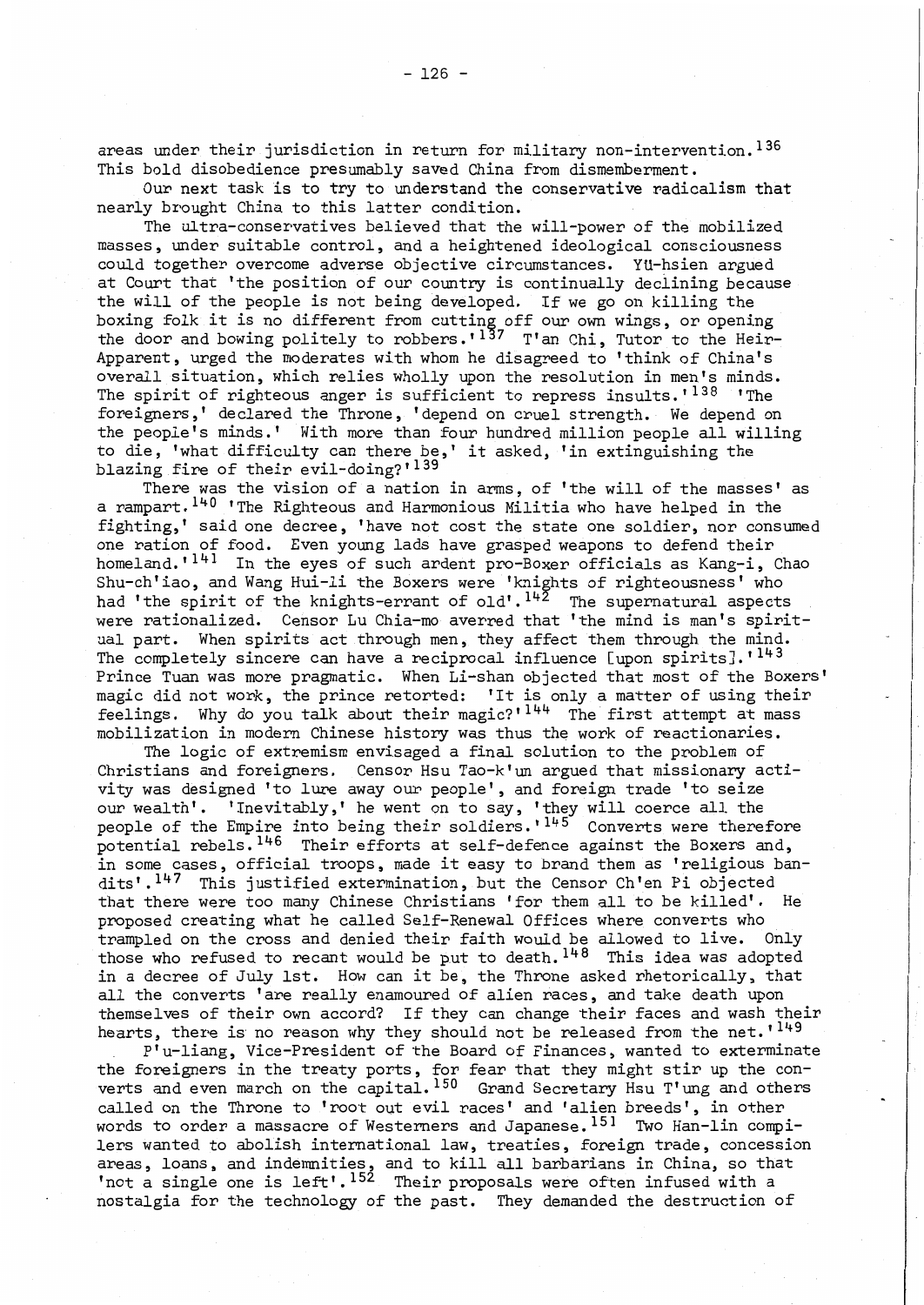railways, the restoration of the traditional system of communications by relays of horses and riders, and the renewed manufacture of antiquated weapons like 'cloud ladders' (in other words, scaling ladders) and 'fire eggs' .153 But perhaps the most faithful guide to the wishful thinking of the educated classes is the considerably less bloodthirsty and archaic fake treaty published by the Boxers as a propaganda measure, probably somewhere in the Yangtze valley. Among the many provisions to which the foreigners had allegedly agreed are the following: the Powers to pay indemnities to China, Japan to present tribute, foreigners and missionaries banned from the interior, doubled rental for treaty ports, Chinese control of the Imperial Maritime Customs, Westerners to kowtow to Chinese officials, and the demolition of the Trans-Siberian railway. <sup>154</sup> The temptation before these impatient patriots was the prospect of immediately reversing China's painful international situation.

But the Boxers would not submit to official control. What occurred instead was a political saturnalia in which the roles of ruler and ruled were momentarily reversed. In Tientsin, and probably several other cities such as Cho-chou, they took over the administration. The city was divided up into sectors each ruled by different bands of militia under a unified command. 155 Officials in sedan-chairs, or on horseback, had to dismount and stand respectfully to one side when the Boxers went by.  $156$  They smashed down many of the government offices, and released the criminals from the county jail.  $157$  In Peking they looted the houses of senior officials, and shot or stabbed to death lesser officials and army officers in retaliation for fancied insults or treason.  $158$  One of their vows followed the promise to.uphold the dynasty's laws with a pledge 'to kill corrupt officials'. 159 According to a contemporary Japanese account the Boxers referred to the Peking mandarins as 'the three hundred sheep', and thought only eighteen of them did not deserve death. 160

The powerlessness of the high-ranking pro-Boxer officials to exercise effective influence over their protégés was evident as early as mid-June, when Grand Secretary Kang-i went to Liang-hsing and Cho-chou to try  $-$  quite vainly  $-$  to stop the unauthorized killing of foreigners and converts, and the destruction of government property. <sup>161</sup> Once large numbers of Boxers had entered Peking, partly owing to the help of Prince Tsai-lan, <sup>162</sup> there was carnage and confusion there. Many non-Christians were killed,  $^{163}$  and business life came almost to a standstill because of the destruction or closure of the money-shops.  $164$  On June 23 Prince Chuang, Kang-i and others were appointed to lead the Boxers in the area between Peking and Tientsin. 165 This had no beneficial effect on the situation.  $166$  As Ch'ai O, the chronicler of Peking's agony, tells it, 'corpses were piled up like mountains', outrages of unment ionable obscenity were practised on Christian women, and the Han-lin Academy was burned so that, in Ch' ai's phrase, 'the old books and documents flew off like butterflies'. 167

Ch'ang-tsu, Vice-President of the Board of Finance in charge of granaries, wrote a sceptical appraisal of his own efforts to organize the Boxers at T'ung-chou: 168

The militia people use spiritual means to establish their teaching, and so basically do not accept official control. When one begins to recruit them and win them over, one has also to restrain the mob to be sure that nothing untoward happens. They come and go as they please; and rough behaviour has become a habit with them. All that I could do was to go in person to the various militia and in complete sincerity make known to them what loyalty and righteousness were. I gave them as effective a lead as was possible under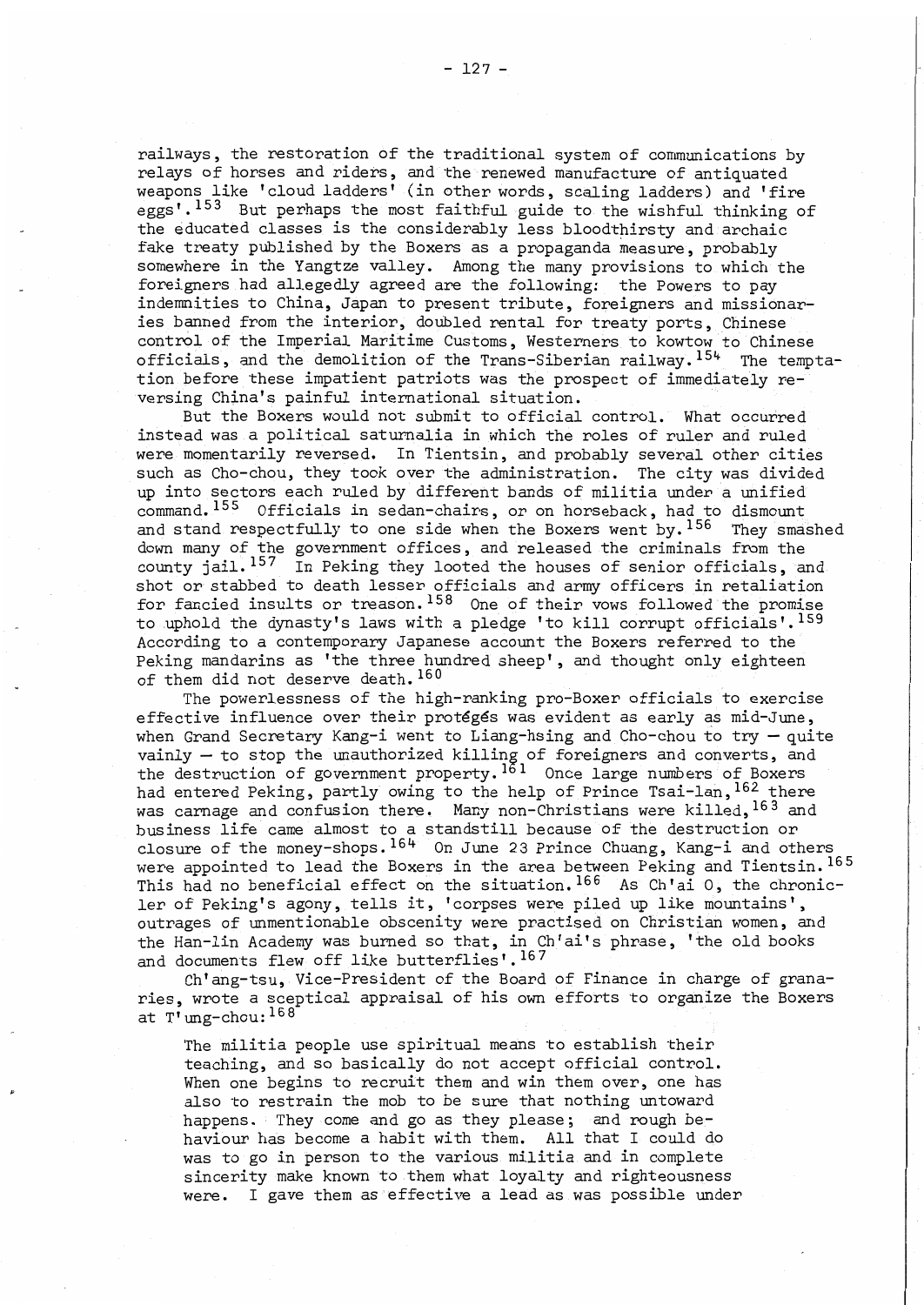the circumstances, in the hope that they might come under our jurisdiction. I have now set up a General Militia Defence Board, and deputed officials and gentry to have joint charge of it, the intention being that [the Boxers] may be joined to us in a spirit of unity. But their attitudes are deeply ingrained, and I do not dare to expect that they can be transformed.

Liu En-p'u, another granary official, who was trying to organize the Boxers near Peking, observed that less than half of the militia leaders would cooperate with him merely to the extent of reporting their men's names. <sup>169</sup> Perhaps the only effective official leadership of the Boxers was that given by Circuit Intendant T'an Wen-huan at Tientsin. 170 In Tsun-hua department the Boxers under the Han-lin Bachelor Yang Hsi-lin engaged in robbing and killing;<sup>171</sup> and the private Boxer militias set up by two members of the imperial clan had to be suppressed by Prince Chuang for indiscipline. 172 And, as numerous memorials reported, many so-called Boxers were only ordinary criminals taking the chance to give their crimes the cover of legitimacy. 173

Let us draw the threads together. Our survey hints at a certain **bi**modality in Chinese political behaviour whereby long periods of tough but flexible pragmatism alternate with occasional intense moments of radicalism and irrational excitation.<sup>174</sup> The Boxer uprising is an unusually clear case of such a moment. Examples of other moments, the Cultural Revolution perhaps, will occur to anyone familiar with modern Chinese history. To make it easier to draw comparisons between such episodes, and to define contrasts, it is useful to list the particular characteristics of the Boxer period as follows:

- 1. Hatred was used as the basis of mass mobilization.
- 2. Scapegoats for misfortune and suffering were invented and then killed.
- 3. There was a morbid fear of spies and other, all-butinvisible enemies.
- 4. The leaders had faith in the effectiveness of the willpower of the mobilized masses, and discounted the importance of superior technology.
- 5. Ordinary people believed in a more-or-less magical ideology that promised the accomplishment of superhuman feats.
- 6. Activists were obsessed with the symbolic purification of words, dress and objects.
- 7. There was a general desire for ideological unity, and the government sponsored a crude programme for compelling deviants to reform their thoughts.
- 8. People tended to expect an instant, almost miraculous, restoration of well-being once evil-doers had been destroyed.
- 9. Theatrical devices were used to arouse the emotions, and drama and real life flowed into each other.
- 10. The enthusiastic young were the most numerous recruits to the cause, and possibly those who eventually suffered most.
- 11. The mass movement only developed as the result of a measure of encouragement from a part of the government apparatus.
- 12. The civil and military bureaucracies split into two factions, one for and one against the mass movement, and deadly feuds arose from this antagonism.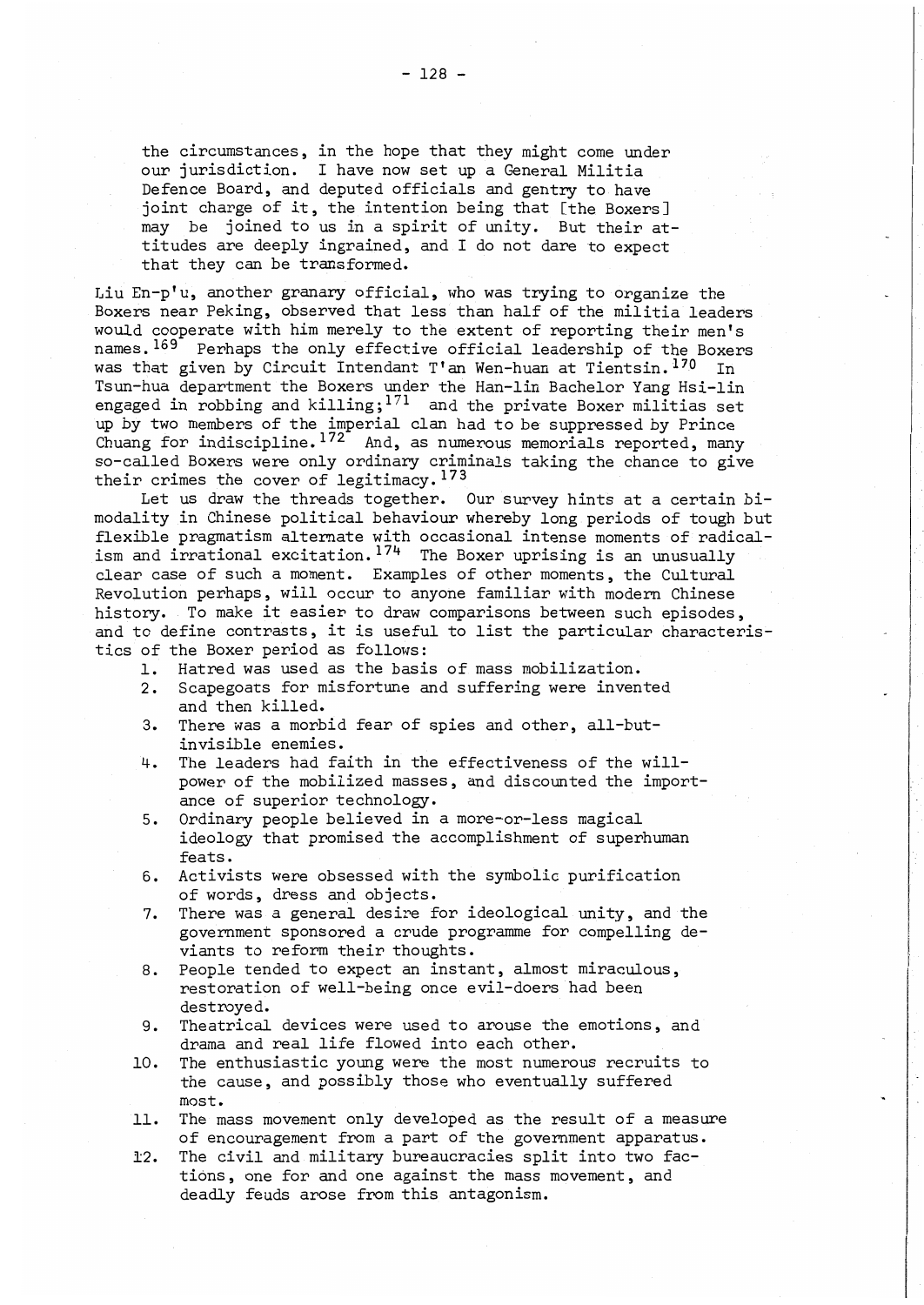- 13. The mass movement was ostensibly loyal to the Throne. but in practice resisted official attempts to control it, and even created a skeletal administration of its own at the local level.
- 14. The criminal underworld used the mass movement as a cover.<br>15. Popular support was widespread but shallow, and collapsed
- Popular support was widespread but shallow, and collapsed under pressure as initial credulousness gave way to common-sense.

With this checklist we must take our leave of the Boxers. Whether Maurice Freedman would have approved or not of the arguments offered here under his auspices, I do not know. I miss, and the profession misses, his kindly but incisive criticism.

**MARK ELVIN.** 

## ACKNOWLE DGE MENT

My former student Mr. K. Wei, of the University of Cambridge, has made a number of studies of the Boxer uprising in specific localities. Although our interpretations differ on some points, I have found his work extremely stimulating and would like to acknowledge it here. The comments made by Professor G.W. Skinner on an earlier version of the argument presented in a paper at the Australian National University in 1978 have also proved most fruit ful.

## PRINCIPAL SOURCES CITED

| <b>IHT</b>              | I ho t'uan (The Boxers). Chien Po-tsan et al. (eds.),<br>Shanghai: Shen-chou kuo-kuang she 1951 (4 vols.)                                                                                                                |
|-------------------------|--------------------------------------------------------------------------------------------------------------------------------------------------------------------------------------------------------------------------|
| <b>IHTTA</b>            | I ho t'uan tang-an shih-liao (Historical Materials on<br>the Boxers from the State Archives), Peking: Chung-<br>hua shu-chü 1959 (2 vols.)                                                                               |
| Kuepers, <i>Mission</i> | J.J.A.M. Kuepers, China und die Katholische Mission<br>in sud-Shantung 1882 - 1900: Die Geschichte einer<br>Konfrontation, Steyl: Drukkerij van het Missiehuis<br>1977                                                   |
| NCH                     | North-China Herald, Shanghai (weekly)                                                                                                                                                                                    |
| STCTS                   | Shan-tung chin-tai-shih tzu-liao (Materials on the<br>Modern History of Shantung). Chung-kuo shih-hsueh-<br>hui Chi-nan fen-hui (ed.), Chi-nan: Shan-tung jen-min<br>ch'u-pan-she 1957 (3 vols.). Reprinted Tokyo: Daian |

1968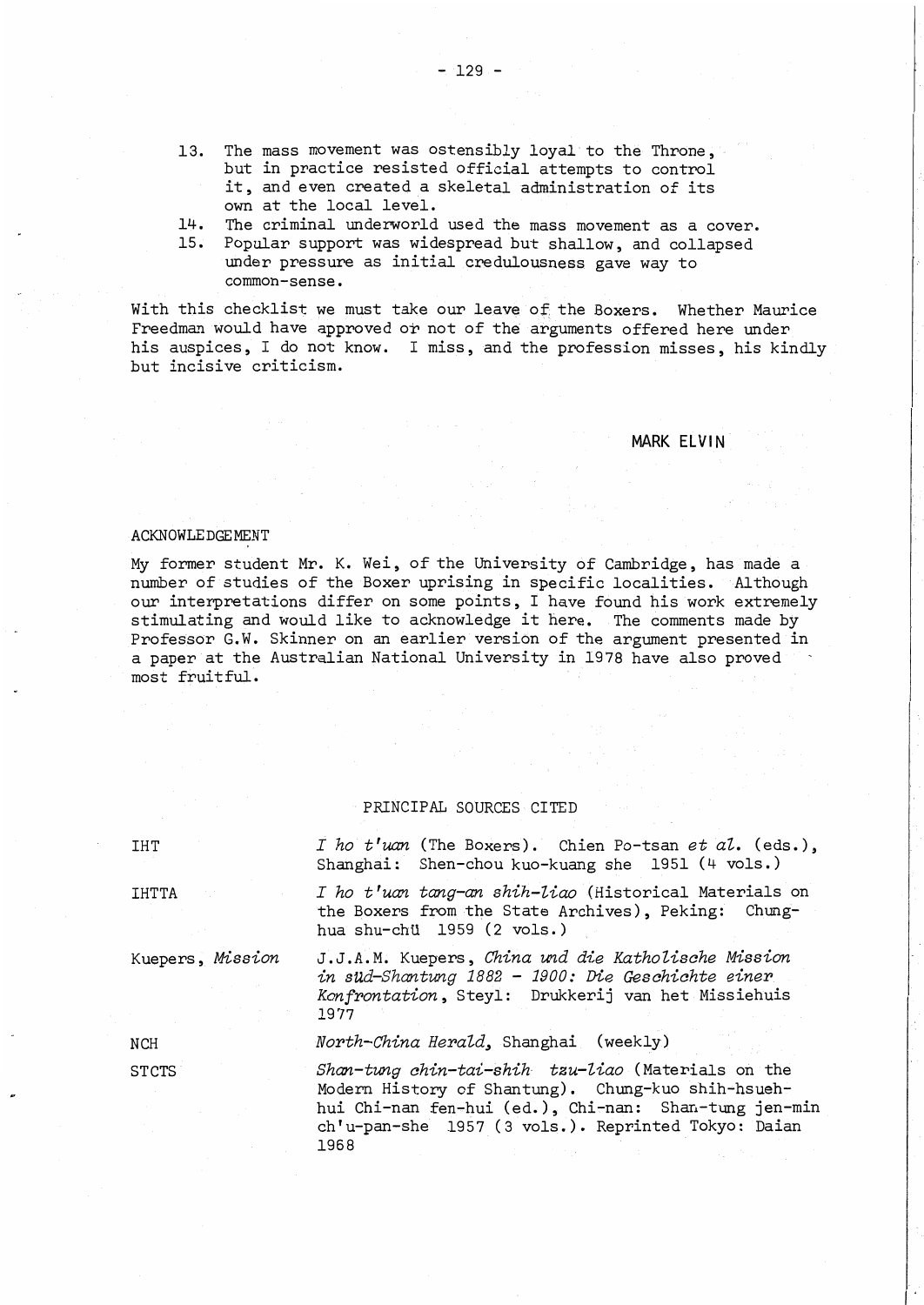Elvin, 'Mandarins and Millenarians ...'

## NOTES

1. One problem lies in tracing the connections between the earlier movements using the words *i* and *ho* in their titles and the later *i ho ch'uan*  or *i ho t'uan,* which is to say the Boxers. For three contemporary views on this see Chien Po-tsan *et al.* (eds.), *I ho t'uan* (The Boxers), (hereafter cited as IHT), Shanghai: Shen-chou kuo-kuang she 1951 (4 vols.), 1,237 (Sawara Tokusake); 111,373 (Wu Yung); and IV, 433 (Lao Naihsuan). Later analyses are to be found in R.B. Sheeks, 'A Re-examination of the I *ho ch 'Uan* and its Role in the Boxer Movement' , *Papers on China*  I, Dec. 1947; C.C. Tan, *The Boxer Catastrophe,* New York: Columbia University Faculty of Political Science 1955, p. 45; Tai Hsuan-chih, I *ho t'uan yen-chiu* (The Boxers), Taipei: Chung-kuo hsueh-shu chu-tso chiang chu wei-yuan-hui 1963, p. 11; V. Purcell, *The Boxer uprising: A Background Study,* Cambridge: Cambridge University Press 1963, ch. 7; G. Dunstheimer, 'Religion et magie dans le mouvement des Boxeurs d'apres les textes chinois', *T'oung pao* XLVII, 1959. On the meanings of *i* and *ha* see J. Chen, 'The Nature and Characteristics of the Boxer Movement  $-$  a Morphological Study', BSOAS XXIII, 1960, p. 296. There is a reference to a Boxer leader in the middle of the nineteenth century in S.T. Chiang, *The Nien Rebellion,*  Seattle: University of Washington 1954, pp. 45-47. IHT IV, 437 has a reference to the same man, Wang San-lo.

Another problem is defining the relationship of the Boxers and the Great Sword Society to the other secret societies, sects, associations, and militia forces with which they were sometimes said to be connected, such as the Golden Bells, Iron Shirts, and Shadowless Whips. E.g. Chungkuo shih-hsueh-hui Chi-nan fen-hui (ed.), *Shan-tung chin-tai-shih tzuliao* (Materials on the Modern History of Shantung), (hereafter cited as STCTS), Chi-nan: Shan-tung jen-min ch'u-pan-she 1957 (Daian reprint, 1968) (3 vols.), III, 183; and J.J.A.M. Kuepers, *China und die Katholische Mission in sud-Shantung* 1882-1900: *Die Geschichte einer Konfrontation,*  Steyl: Drukkerij van het Missiehuis 1977, pp. 117-119. Yuan Shih-k'ai regarded the Boxers as part of the Li Trigram sect, and from the same source as the White Lotus. See Ming and Ch'ing Archives Office (ed.), I *ho t'uan tang-an shih-liao* (Historical Materials on the Boxers from the State Archives), (hereafter cited as IHTTA), Peking: Chung-hua shuchü 1959 (2 vols.), I, 93. I have not yet attempted to unravel either of these problems.

*2. North-China Herald* (hereafter cited as NCH) 1900, May 23, 966. Cp. Tai, I *ho t'uan,* p. 10. One source in STCTS, Ill, 184, puts the origin of Boxers in T'ang-i county, just north-east of Kuan-hsien.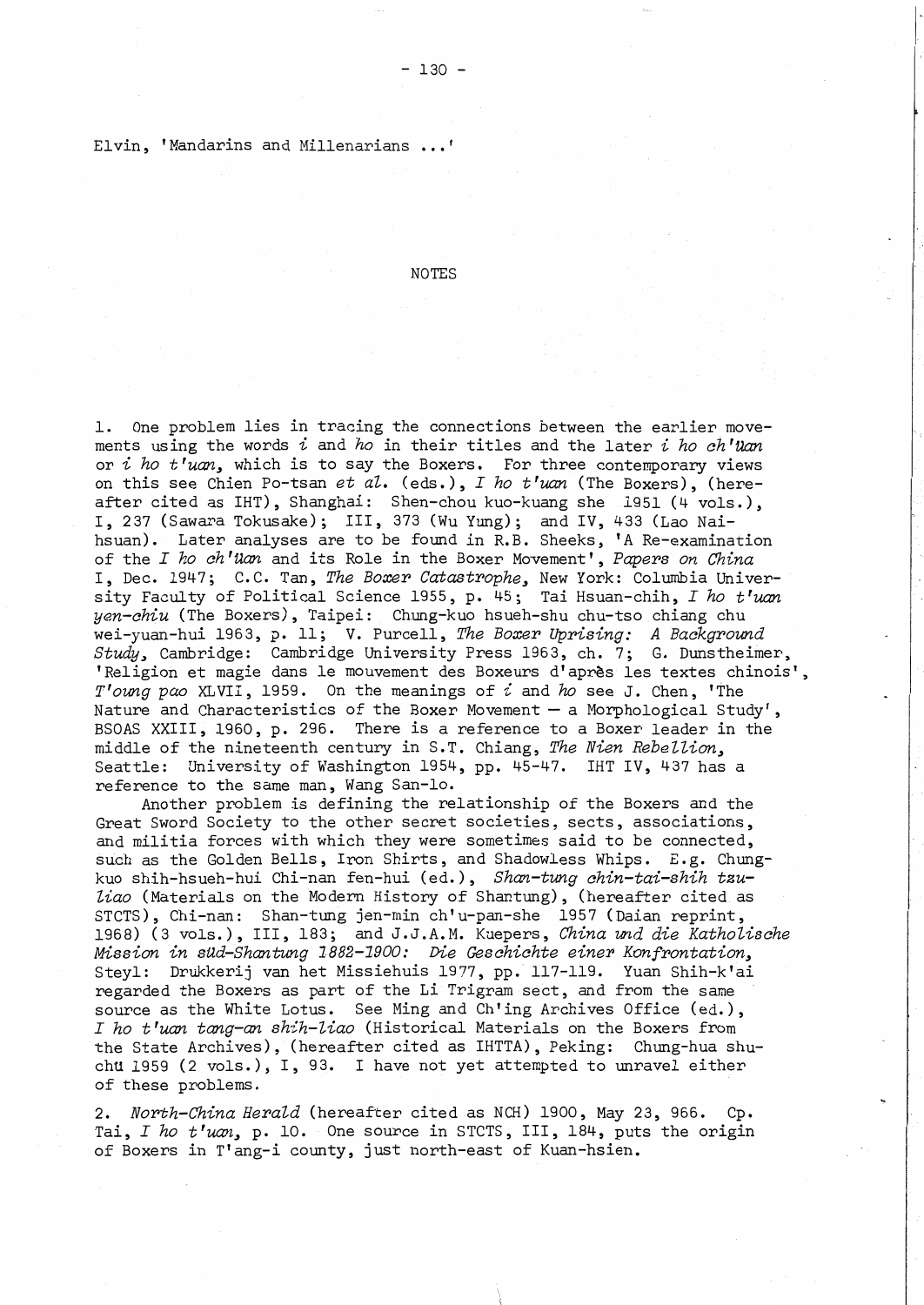3. IHTTA I, 19.

*4. Kuan-hsien hsien-chih* (Kuan-hsien County Gazetteer) 1934 edition, reprinted Taipei: Ch'eng-wen ch'u-pan-she 1968 (3 vols.), Ill, 1565-1568.

5. IHTTA I, 14-15.

6. NCH 1892, Sept. 2, 340.

*7. Kuan-hsien hsien-chih* I, 103; Ill, 1574.

8. *Kuan-hsien hsien-chih* III, 1574-76; Tai, *I ho t'uan*, pp. 24-5; NCH 1897, May 14, 863; Oct. 8, 654; Dec. 24, 1129; 1B98, May 14, 410; May 21, 464; April 4, 570. Cp. IHT IV, 438.

9. IHTTA I, 15.

10. NCH 1895, Oct. 4, 567. Cp. Kuepers, Mission, p. 98.

11. NCH IB9B, Mar. 7, 364; Mar. 14, 409; 1899, Feb. 20, 2B9.

12. NCH 1899, Dec. 4, 1121.

13. There was a non-active part in eastern Honan province. STCTS Ill, 183. The best description of the Great Swords is in Kuepers, Mission, esp. pp. 106-132.

14. Opium began to be grown in large quantities in Ts'ao-chou around 1890. The withdrawal of land from ordinary crops drove up the prices of foodstuffs and forced numerous poor people into robbery. Kuepers, Mission, pp. 106-07.

15. Kuepers, *Mission*, pp. 40-42, 44-45, 50-52, 54-57, 74, 81, 83-86, 94, 113-14, 117, 120, 124, 128-29, 132, 171, 175.

16. IHTTA I, 1-5; 9,13, 38-9. NCH 1896, July 24, 142, 145; July 31, Oct. 31, 748; Nov. 30, 831; 1897, May 7, 816.

17. STCTS Ill, 183.

lB. IHTTA I, 39.

19. E.g. Public Record Office (London), F.O. 17/1412 passim, esp. Campbell to McDonald, Feb. 4, 1900; NCH IB99, Dec. 27, 1263; 1900, June 20, 1111. Governor YU-hsien was the exception. See IHTTA I, 3B.

20. IHTTA I, 45.

21. NCH 1899, July 3,16; 1900, Mar. 21,498.

22. IHTTA I, 59; Kuepers, Mission, pp. 171, 174. Some time earlier, in December 189B, an unnamed 'secret society' had led anti-missionary outbreaks in Yen-chou and Tung-lu. See NCH 1899, Jan. 23, 105.

23. Compare the pattern of movement northwards sketched by Yuan Shih-k'ai in IHTTA I, 94. He does not, however, mention the proto-Boxer heartland.

24. IHTTA I, 39, 50. Cp. Kuepers, *Mission,* pp. 172-73.

25. STCTS Ill, 191-92.

26. IHT IV, 504.

27. IHTTA 1,35,39. IHT 1,353-55.

2B. NCH 189B, Dec. 24, 1200-01; 1899, May B, B14; June 26, 1155. Imperial Maritime Customs, *Decennial Reports* ... 1892-1901, Shanghai: Tsung shai-wu ssu shu, T' ung- chik'o1904 (2 vols.), I, map.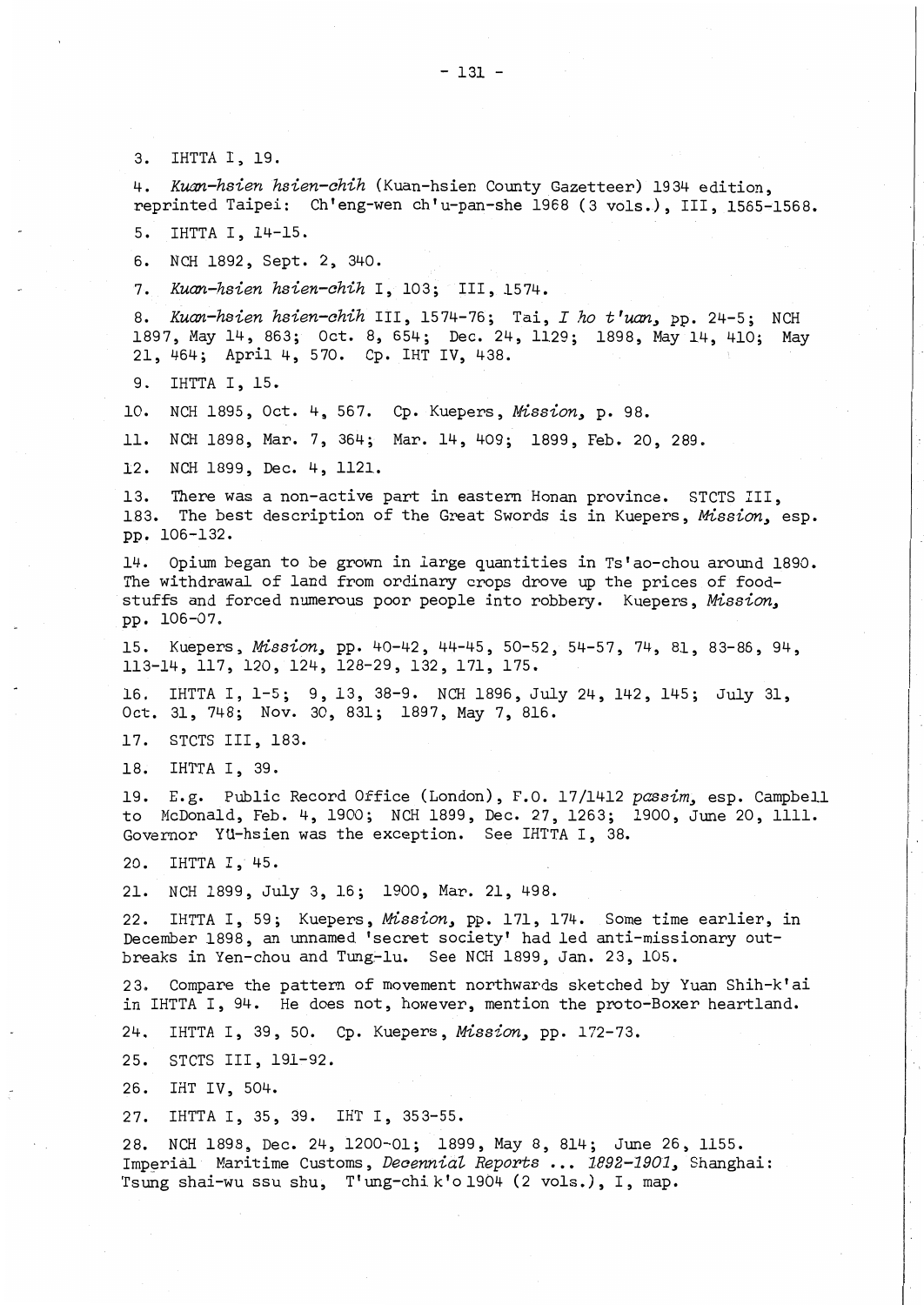29. NCH 1898, Dec. 12, 1081.

30. NCH 1898, Dec. 24, 1200-01 ; 1899, May 8, 814 (on Ch'ing-chou).

31. NCH 1897, June 25, 1137; Oct. 1, 617; 1899, Feb. 27, 336.

32. NCH 1898, Mar. 14, 411.

33. NCH 1898, Feb. 17, 175; May 16, 842; 1900, June 6, 1022. One of the railway bridges was too low to allow most boats to pass through at high water. See NCH 1897, June 25, 1135.

34. NCH 1900, May 2, 773.

35. NCH 1892, Sept. 2, 340.

36. NCH 1897, Jan. 29, 161; 1898, April 18, 660. Cp. NCH 1899, Jan. 23, 125 on the carrying of arms in the Canal zone in Kiangsu.

37. An example is Governor YU-hsien's purchase of bamboo shields and spears in June 1899. See NCH 1899, June 26, 1155. As Yuan Shih-k'ai pointed out, the Boxers used both muskets and portable guns. See IHTTA I, 93. Li Ping-heng's loathing of foreign clocks is a good example of ultraconservative official technological xenophobia. See NCH 1897, June 18, 1091. The Golden Bell Screen sect, which appeared in south-western Shantung in 1895, and is said to have used only short spears decorated with a tuft of red hair, may be an example of popular military primitivism. Kuepers, Mission, p. 118. The closely-related Great Sword Society acquired firearms in 1896 when it was joined by robbers and turned from self-defence to plundering. Ibid, p. 128.

38. NCH 1899, Oct. 9, 710. IHT Ill, 374. Cp. NCH 1899, Nov. 20, 1011 on the role of this class in fomenting disorders.

39. NCH 1896, July 3,15. Cp. NCH 1892, Apr. 8,457.

40. NCH 1895, Feb. 8, 185; May 22, 434.

41. NCH 1899, June 19, 1093. On the presence of ex-soldiers, see NCH 1900, June 6, 1022; and IHT I, 355.

42. IHTTA I, 210. IHT II, 17, 25-26. Dunstheimer, 'Religion', p. 351.

43. The Kuan-hsien gazetteer emphasizes the very suggestible nature of the people of that county, in response to both good and evil influences. *Kuan-hsien hsien-chih* I, 132-33.

44. NCH 1893, Jan. 6, 10.

45. NCH 1897, June 25, 1136; Sept. 3, 448; Sept. 10, 486-87; Sept. 24, 580; Oct. 8, 654; 1898, Dec. 19, 1147.

46. IHTTA 1,366. IHTTA I, 398 gives a case of a Christian in Shansi who pretended to be a Boxer.

47. Imperial Maritime Customs, *DecenniaZ Reports,* I, 125. 'Wen-chan' has been tentatively identified as Wen-shang. P'o-li-chuang is in Yang-ku county. Kuepers, *Mission*, map (p. 208), pp. 21, 22, 28, 59, etc.

48. STCTS III, 183. Catholic missionary activities in south-west Shantung started in the 1880s. The majority of converts were in the countryside, rather than the cities; and many of them were former members of Chinese heterodox sects, whose beliefs and practices (such as auricular confession) often had something in common with Christianity. Kuepers,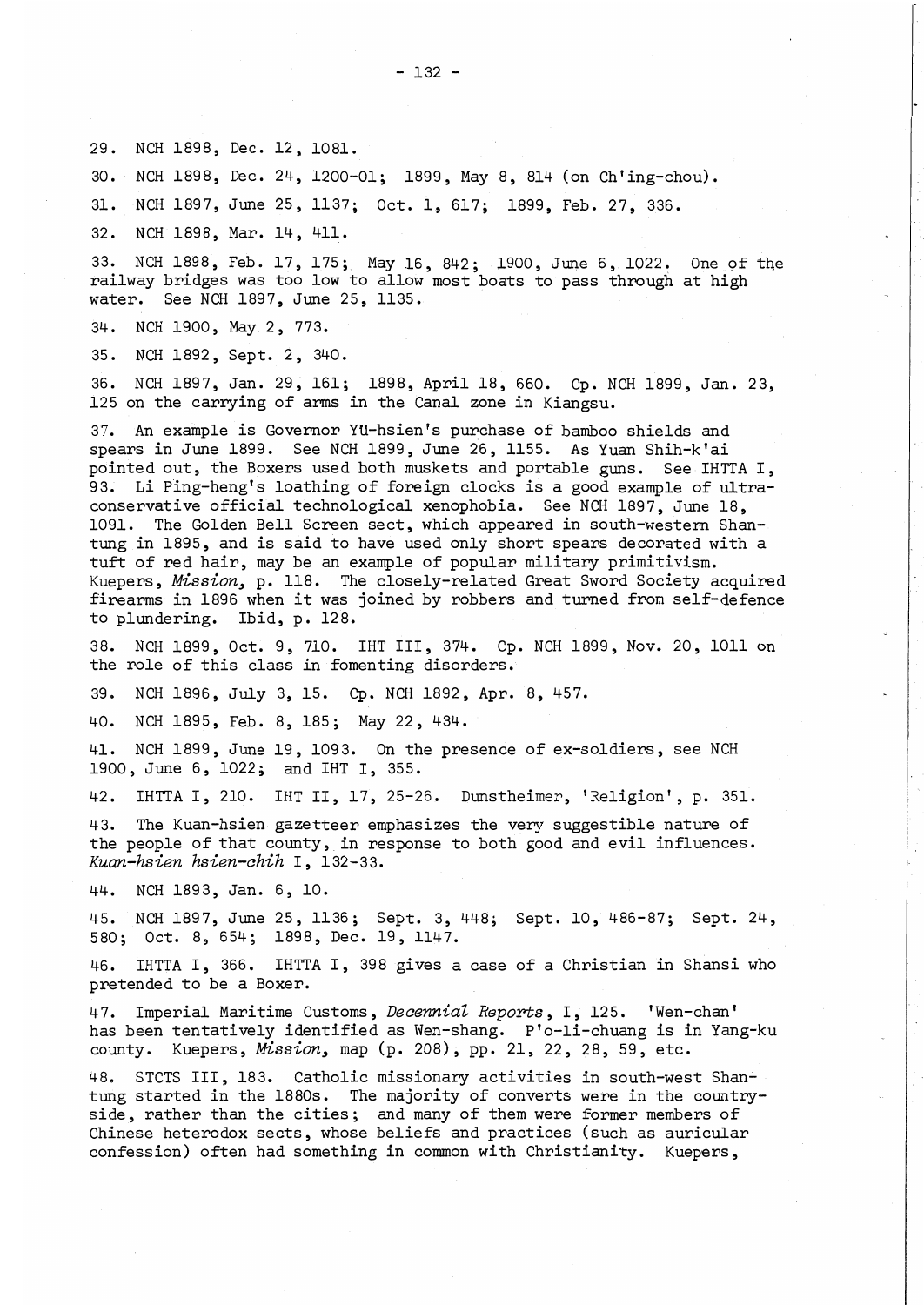*Mission,* pp. 29-32, 90. Baptised Christians and catechumens together in the Catholic south Shantung area are given by Kuepers, *Mission,* p. 209, as just over 53,000 in 1899, whereas Imperial Maritime Customs, *DecenniaZ Reports,* gives only 16,531.

49. J.E. Schrecker, *Imperialism and Chinese Nationalism: Germany in Shantung,* Cambridge, Mass.: Harvard University Press 1971, pp. 91-124; A. Hummel (ed.), *Eminent Chinese of the Ch'ing Period,* Washington, D. C. : US Government Printing Office 1943-4 (2 vols.), I, 407.

50. NCH 1899, Jan. 10, 49; 1900, Mar. 28, 554. Imperial Maritime Customs, *DecenniaZ Reports* I, 125.

51. NCH 1899, Sept. 4, 485.

52. NCH 1899, Jan. 23, 115; Mar. 27, 530; Apr. 3, 575; July 24, 170; Oct. 23, 812. Ch'ai 0 (in IHT I, 304) puts the Boxers in I-chou but he was writing in Peking. Chi Pi-hu says the Boxers began in I-chou. See IHT IV, 448. Jan. 30, 169; Feb. 20, 299; Mar. 20, 478; Apr. 10, 199; May 29, 961; June 26, 1156;

53. On Chi-mo see NCH 1899, Apr. 24, 718. On Germans see NCH 1899, May 1, 764; May 8, 801-02; May 15, 862; June 5, 1013. On anti-railway activities see NCH 1899, June 26, 1159; July 10, 71; Aug. 14, 326. Schrecker, *Imperialism,* p. 132, also makes the point that the renewed attacks on missionaries and railway workers at Kao-mi, Wei-hsien, and Chiao-chou in 1900 were not connected with the Boxers.

54. T. Cochrane, *A Survey of the Missionary Occupation of China,* Shanghai: Christian Literature Society for China 1913, esp. pp. 278-291, 304-315. Protestant 'enquirers' and Roman Catholic catechumens have both been included. For the sake of comparison, it is interesting to note that in 1912 Shansi's figures were 16 missionaries per million and 0.6 per cent<sup>1</sup> converted; Kiangsu's (heavily weighted by the concentration of missiona~ ries in Shanghai) were 26 missionaries per million and 1.4 per cent; and Kwangtung's were 18 per million and 0.5 per cent.

55. There was a slight Boxer backwash from Ts' ang-chou, Ch'ing-hai, and Yen-shan into north-central Shantung, notably Lo-ling and Hai-feng (modern Wu-tai) in the northern part of Wu-ting prefecture. STCTS Ill, 230.

56. As the Kuan-hsien gazetteer said, the people were 'boxed off in a corner and unversed in outside matters.' *Kuan-hsien hsien-chih* I, 132.

57. IHT II, p. 7 ff. Cities were often more hostile to foreigners than was the countryside. Kuepers, *Mission,* pp. 79-81.

58. NCH 1895, Apr. 11, 550. The Wei-hsien referred to here is that in central Shantung not south-eastern Chihli.

59. NCH 1892, Mar. 25, 276; 1897, Dec. 3, 992. Kuepers, *Mission,* pp. 59-105, and especially p. 94 which describes the 'Committee for the Annihilation of Europeans' set up in Tsou county in 1894.

60. NCH 1895, Mar. 8, 352; Apr. 11, 545.

61. NCH 1897, Apr. 2, 587.

62. The missionary Freinademetz, writing in the 1880s, stressed the difficulty of starting a new mission. Kuepers, *Mission,* p. 50. Attempts to enforce a total social boycott of foreigners characteristically appeared when missionaries first arrived. See ibid, pp. 57-58 (Ts'ao-chou, 1883), and pp. 60-63 (Wen-shang, 1886).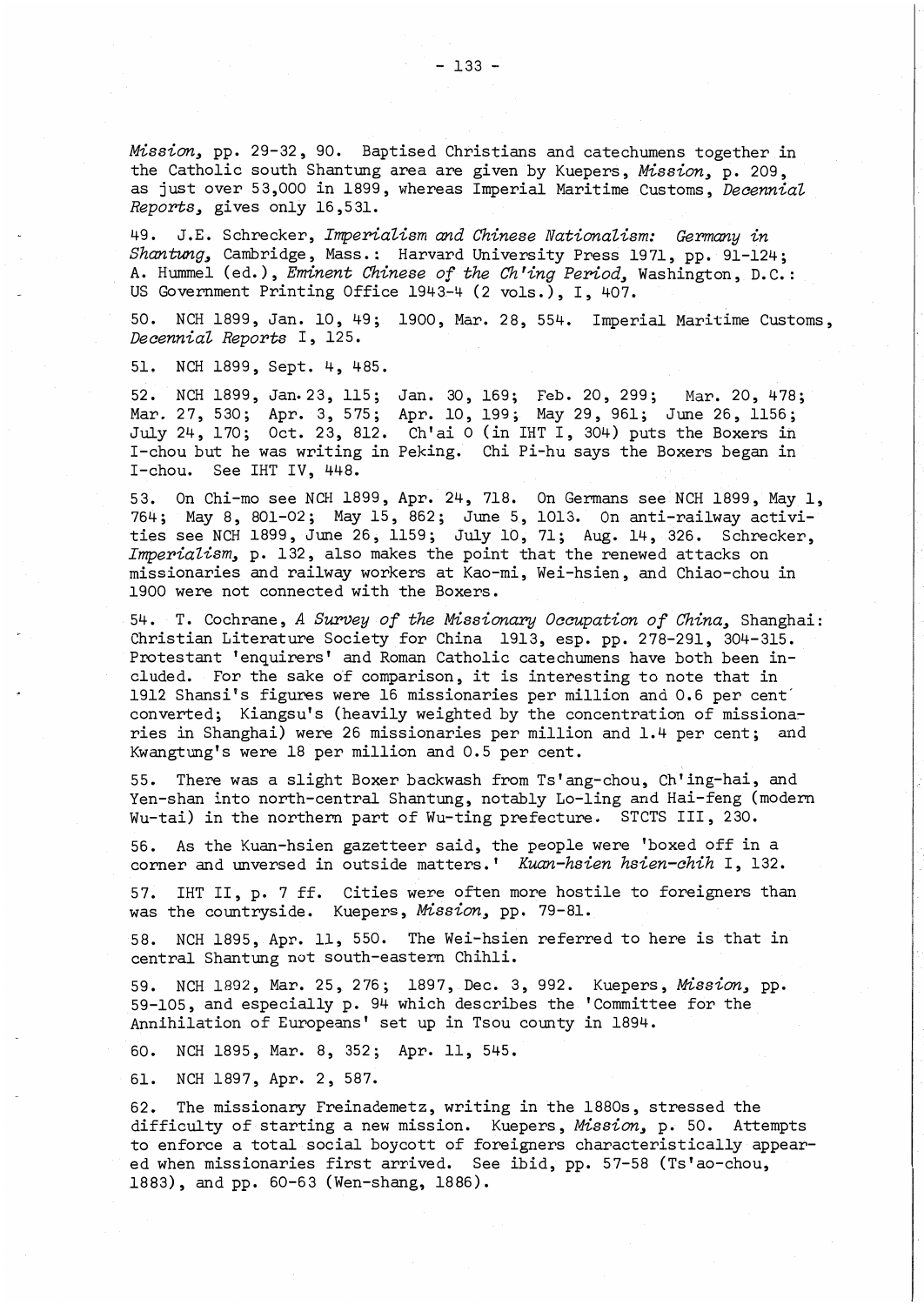831; Dec. 11, 1011; Dec. 24, 1100; 1897, Jan. 22, 104; Feb. 5, 201; Oct. 15, 696-97; 1898, Feb. 7,176.

64. NCH 1897, Feb. 5, 201.

65. NCH 1898, Feb. 7, 176.

66. Kuepers, Mission~ **p.** 209. The author's note suggests part of this apparent increase may be a statistical effect produced by a more complete inclusion of children.

67. NCH 1897, Oct. 15, 696-97.

68. N. Cohn, *The Pursuit of the Millennium*, London: Paladin 1970 (revised edition), p. 28l.

69. Ibid, p. 212.

70. IHT I, 112.

71. IHT IV, 147. Cp. Tai, *I ho t'uan*, p. 8, which gives the text of another poster in which the Jade Emperor stated that the coming of disaster was due to foreign devils 'who ought to be decapitated'. Accusations that Christians were responsible for natural disasters pre-date the Boxers. Kuepers, Mission, p. 38.

72. IHT IV, 151; I, 354.

73. Suzuki Chusei, *Shincho chukishi kenkyu* (A Historical Study of the Mid-Ch'ing Period), Toyohashi: Aichi daigaku1952 , esp. pp. 24, 86,98, 102, 105, 110.

74. The Chinese term is *ohien-hsi.* 

75. IHT 11, 10, 14.

76. One source reports some bystanders as saying, ironically, to the Boxers: 'There are a lot of rich people in Tientsin. Are you going to label all of them as spies [or 'traitors' J, loot their households, and go home rich gentlemen?'. IHT 11, 151. See also 1HT 11, 26.

77. IHT II, 15.

78. IHT 11, 18.

79. IHT 11, 14.

80. E.g. IHTTA I, 91. For officially echoed accusations see IHTTA I, 193, 263, 281. In Ts'ao-chou in 1899 these rumours gained credence because of the prevalence of typhus and 'a certain sort of plague'. Kuepers, *Mission3* p. 174.

81. E.g. IHT 11, 12, 15, 33.

82. IHT II, 8. Cp. Kuepers, *Mission*, p. 174.

83. IHT 11, 141. On the magical ability of the so-called Cooking-pot Lanterns to feed large numbers, see also STCTS Ill, 187.

84. IHT 11, 11.

85. IHT III, 385.

86. IHT I, 306. Cp. IHT Ill, 376 on nobles and eunuchs practising Boxer arts.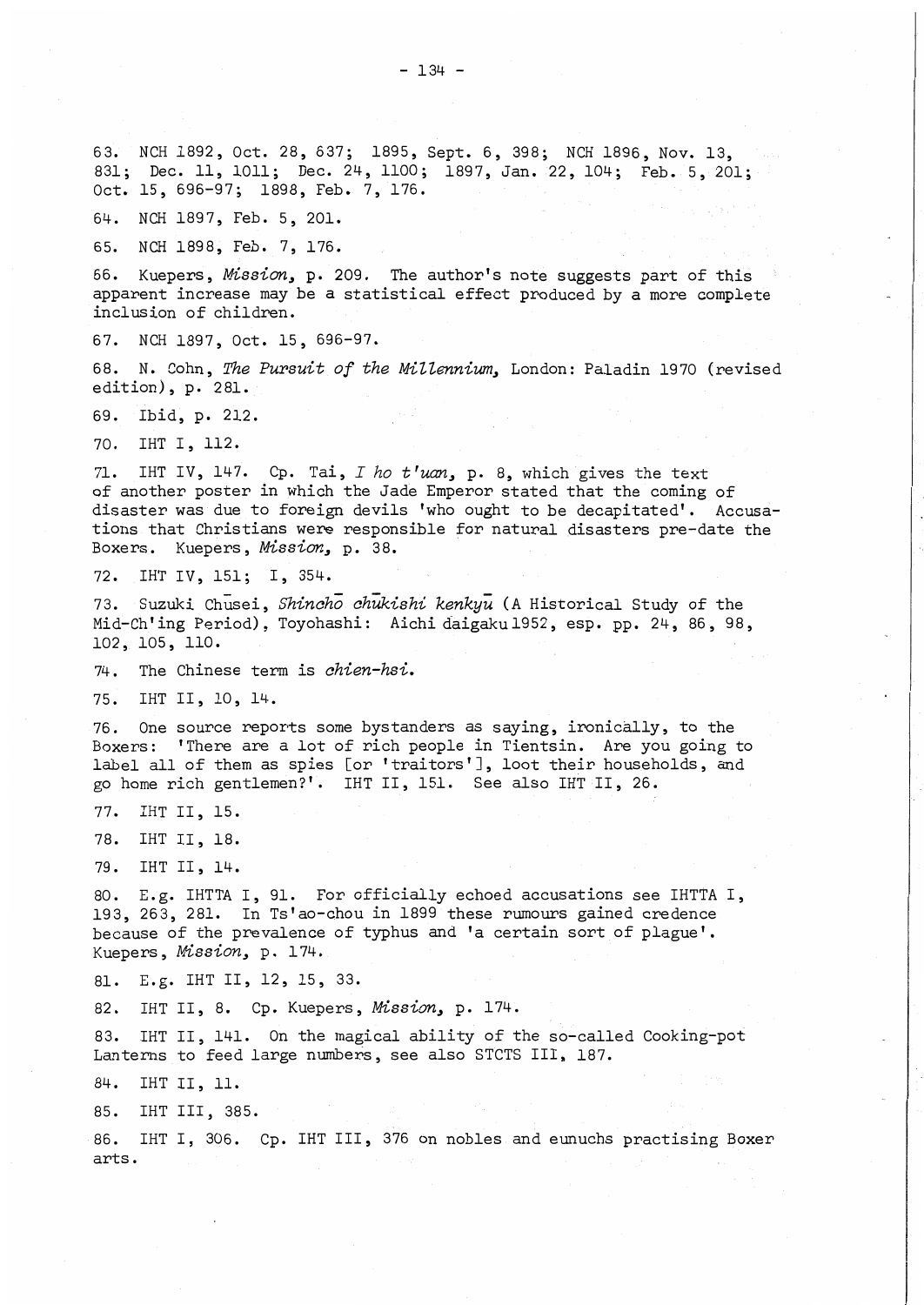87. IHT 11, 153.

88. IHT 11, 149.

89. On desertions see, for example, IHT Il, 39; IHTTA I, 342-3, 366. On punishment for desertion, at least in the early days, see IHTTA I, 94.

90. IHTTA I, 94, 288; IHT Il, 16, 15L

91. Commented on by Yuan Shih-k'ai. See IHTTA I, 94.

92. A.H. Smith, *China in Convulsion*, Edinburgh: Oliphant, Anderson and Ferrier 1901 (2 vols.), 1,172; Sheeks, 'Origins', p. 63; Dunstheimer, 'Religion', p. 342, 345; Purcell, Uprising, p. 235; Chen, 'Study', p. 296; Fei-ling Davis, *Primitive Revolutionaries of China*, London: Routledge and Kegan Paul 1977, pp. 96-97.

93. IHTTA I, 91, 94. IHT II, 161.

94. IHT 11, 145 and 148.

95. Tai Hsuan-chih, *I ho t'uan*, p. 25; Smith, Convulsion, I, 169.

96. IHT I, 238-39; Tai Hsuan-chih, *Iho* t'uan~ p. 26; Dunstheimer, 'Religion', p. 362.

97. IHT I, 241; II, 36-37. Cp. Purcell, Uprising, p. 238; Chen, 'Study', p. 298. Both of these authors are perhaps a little over-confident in the certainty with which they assert her leadership. IHT 11, 488 ascribes leadership to a 'Lin Mei-erh '. See also IHT Il, 144 which mentions General Tung Fu-hsiang's younger sister as a Red Lantern leader. Whether she was a fortune-teller or, as some say, the proprietor of a brothel (IHT II, 146), the Sacred Mother had a style of her own: 'One day a turtle put its head out of the water near her boat. The Yellow Lotus Witch said to it: "You have come to be enfeoffed. I bestow upon you the five-hundredth circuit. Go quickly to the estuary to take controL Be sure you make no mistake!" After this the word went round: "The Holy Mother really comes from somewhere! Even the turtles come to her to get their official positions. You can imagine what rank she must have!"' IHT II, 37.

98. IHT 11, 9, 19-20, 37, 141.

99. 385. IHT 1,238,243,299,307,354; Il, 8,19,142,485; Ill, 373-74, Dunstheimer, 'Religion'; Purcell, Uprising, p. 223 ff.

100. IHT Il, 12.

101. IHT 11, 10. Cp. IHT 11, 18.

102. IHT I, 308.

103. IHT 11, 15.

104. IHT III, 373, and I, 353, 360-61, are blunt statements by anti-Boxer county magistrates in Chihli and Shantung. Sawara Tokusake thought that Li's and Yu-hsien's ineffectual attempts to control bandits by conciliation had been at the root of the trouble. See IHT I, 237, 262. Although Li was worshipped by the Boxers (IHT Ill, 373), and sometimes dressed like one (IHT III, 382), his real influence over them seems to have been slight (IHT I, 21). Sir Robert Hart, 'These from the Land of Sinim': *Essays on the Chinese Question*, London: Chapman and Hall 1901, p. 6, says the movement was 'carefully nurtured and fostered' by Li Ping-heng. Cp. also STCTS III, 207-211; Smith, *Convulsion,* I, 168; Schrecker, Imperialism~ p. 93.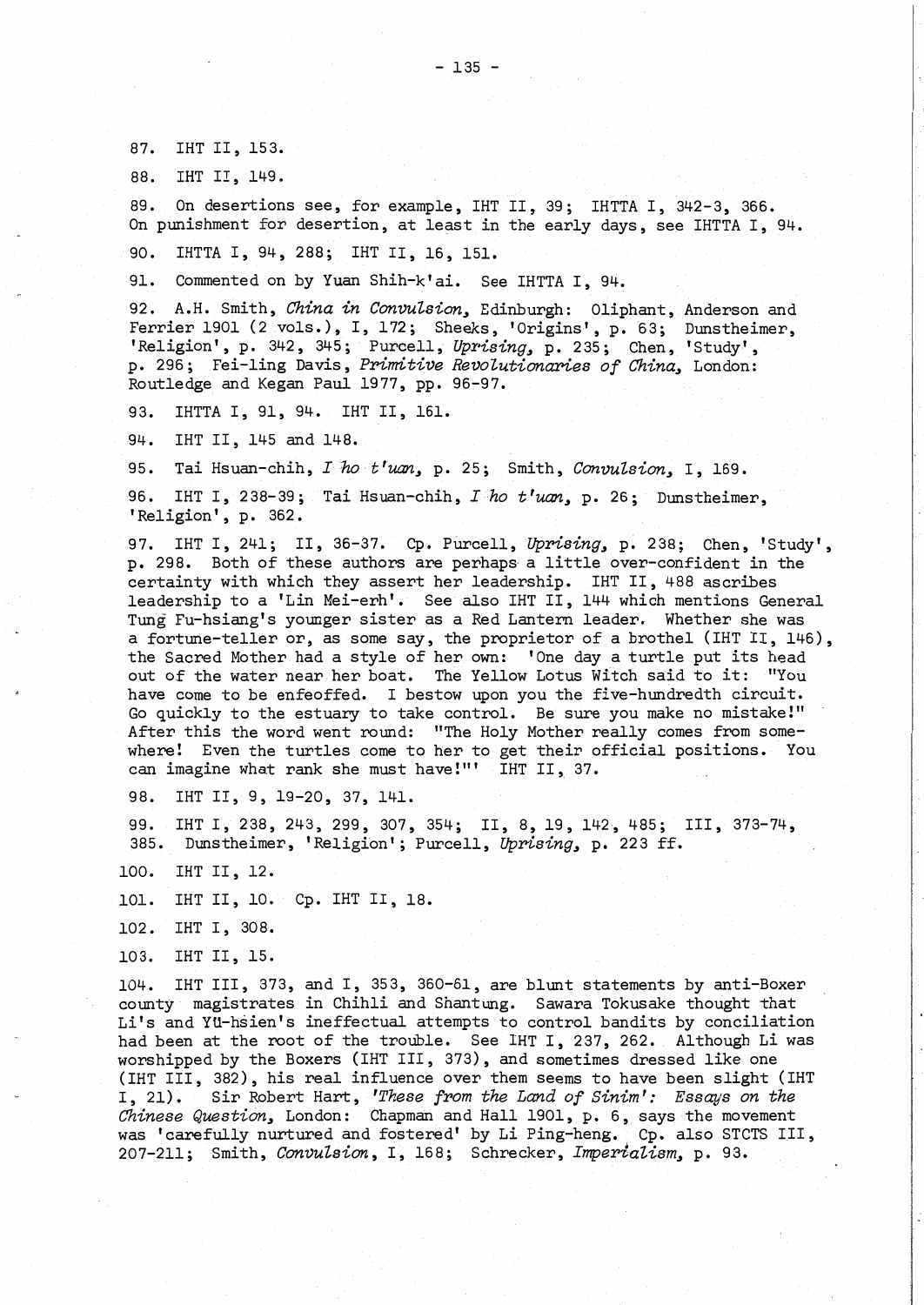105. Kuepers, Mission, pp. 170-179.

106. Prince Tuan also had a personal motive for hating the foreigners. They had intervened to prevent the deposition of the Kuang-hsu Emperor and the assumption by Tuan's fourteen-year-old son of the imperial dignity, having been declared heir-apparent on February 23, 1900. STCTS III, 227. Cp. also Smith, *Convulsion* I, 186-7.

107. The 6 strongly pro-Boxer memorials before June 19, 1900, in IHTTA I are (in one case jointly) by a Prince, a Grand Secretary, a Board President and prefect of the Metropolitan prefecture, and three Censors.

108. E.g. YU-lu on May 17 (IHTTA I, 90-92) and Yuan Shih-k'ai on May 19 (IHTTA I, 93-95).

109. Echoes of the debate in Peking may be heard in the memorials of Hu Fu-chen on April 28 (IHTTA I, 83) and T'an Chi on June 12 (IHTTA I, 131).

110. The formula 'pay attention only to whether they are or are not bandits, not to whether or not they are members of a society' occurs in IHTTA I, 82, 118. TYpical decrees distinguishing 'good' and 'bad' elements are in IHTTA I, 106, 132, 167, and 206-07.

111. This is stated bluntly in a decree of June 26 (IHTTA I, 187). On the problem of maintaining order in Peking during the Boxer occupation see IHTTA I, 97-98, 121-22, 126, 127-28, 134, 136-37, 140-41, 150.

112. IHTTA I, 122, 146, 160-61, 187.

113. IHTTA I, 117. The Dowager admitted as much herself. See IHTTA I, 186-87.

114. On June 16 a decree belatedly ordered Jung-lu to organize military protection for the legations. See IHTTA I, 144.

115. Britain, Germany, Japan, Russia, Italy and Austria.

116. Hart, Sinim, p. 133: 'We were terribly taken aback when we heard the news in Peking, for we saw it would precipitate matters, and push the military into line with the Boxers, and it did so.' On June 19 the Dowager told YU-lu, Governor-General of Chihli and up to then an opponent of the Boxers: 'Hostilities have started. You should enlist righteous braves as a matter of urgency.' On June 21 a previous decree to General Ma YUk'un to suppress the Boxers was explicitly rescinded. See IHTTA I, 153, 157, 164.

117. IHTTA I, 193, 196, 206, 215, 239-40, 260, 264-65, 281, 463. The counter-argument that converts had taken up arms in self-defence because they had been attacked was little-heard (e.g. IHTTA I, 253).

118. IHTTA I, 180, 188, 196, 217, 245, 248, 255.

119. IHTTA I, 160-61, 163, 176, 178.

120. IHTTA I, 181, 216, 255-56, 257, 266-67, 394, 396.

121. E.g. IHTTA I, 245.

122. IHTTA I, 392, 399, 439-40, 468. IHT I, 15-21, 252, 257-59, 311- 314; II, 10, 11, 22, 24-25, 162, 483-84, 489-90,492, 495-96; III, 376, 378. Among the odder episodes in this factional struggle was the. religious kangaroo court held at the General Altar of the Boxers in Peking, under the guidance of Prince Chuang. Spirits allegedly descended and found Li-shan, president of the Board of Finance, guilty of 'having had relationships with the foreigners'. IHTTA I, 312.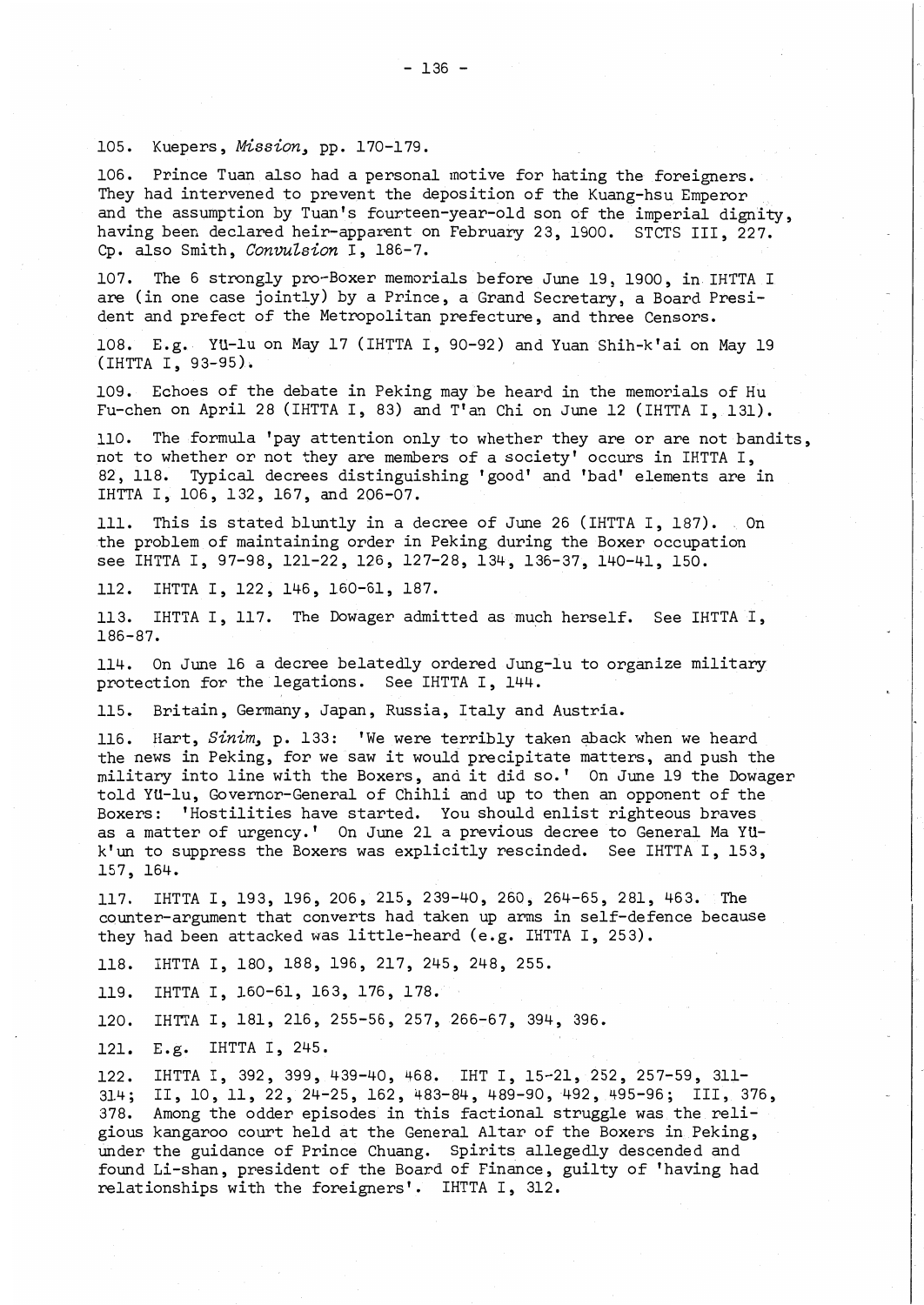123. IHTTA I, 396. 124. IHTTA I, 161-63, 176, 215. 125. IHTTA I, 171-72, 175, 183, 192. 126. IHTTA I, 192, 200, 236, 295-96. 127. Ch'ing-jui, in Mukden, was still openly hostile to the Boxers in early July. See IHTTA I, 220-21. 128. IHTTA I, 193. 129. IHTTA I, 248. 130. IHTTA I, 251. Cp. IHTTA I, 401-02. 131. IHTTA I, 410. 132. IHTTA I, 281; Smith, *Convulsion3* II, 611. 133. IHTTA I, 211, 231, 257, 258, 261. 134. IHTTA I, 194-95. 135. IHTTA I, 156. 136. IHTTA I, 356. Tan, *Catastrophe*, pp. 76-92; Purcell, *Uprising*, pp. 255-56. 137. IHT I, 262. 138. IHTTA I, 131. 139. IHTTA I, 163. 140. IHTTA I, 176, 192. 141. IHTTA I, 16l. Cp. IHTTA I, 156. 142. IHTTA I, 109-10, 140, 266; IHT II, 10. 143. IHTTA I, 177. He continued: 'Perhaps these events are Heaven's help to the common people, who have assembled the strength of their multitudes in order to encompass their revenge?' IHTTA I, 178. 144. IHT I, 14. Chao Shu-ch'iao spoke of 'making use of their spirit of daring to act.' IHTTA I, 110. 145. IHTTA I, 255. 146. IHTTA I, 81. 147. IHTTA 1,193, 196,234,239, 260, 263, 264, 268, 283, etc. 148. IHTTA I, 206. 149. IHTTA I, 215. YU-hsien tried to persuade converts to become 'commoners' again in this way, but without success (IHTTA I, 225). Cp. IHTTAI, 240, 242, 253, 265. 150. IHTTA I, 181. 151. IHTTA I, 196. The decree of July 6 to the Governor-General of Chihli calling for 'the total extermination of foreign bandits' should be seen in the context of the war in that province. See IHTTA I, 248. On efforts to massacre foreigners see Smith, *Convulsion*, II, 594-5. 152. IHTTA I, 216. 153. IHTTA I, 217-18. Cp. IHTTA I, 169 on destroying railways.

 $- 137 -$